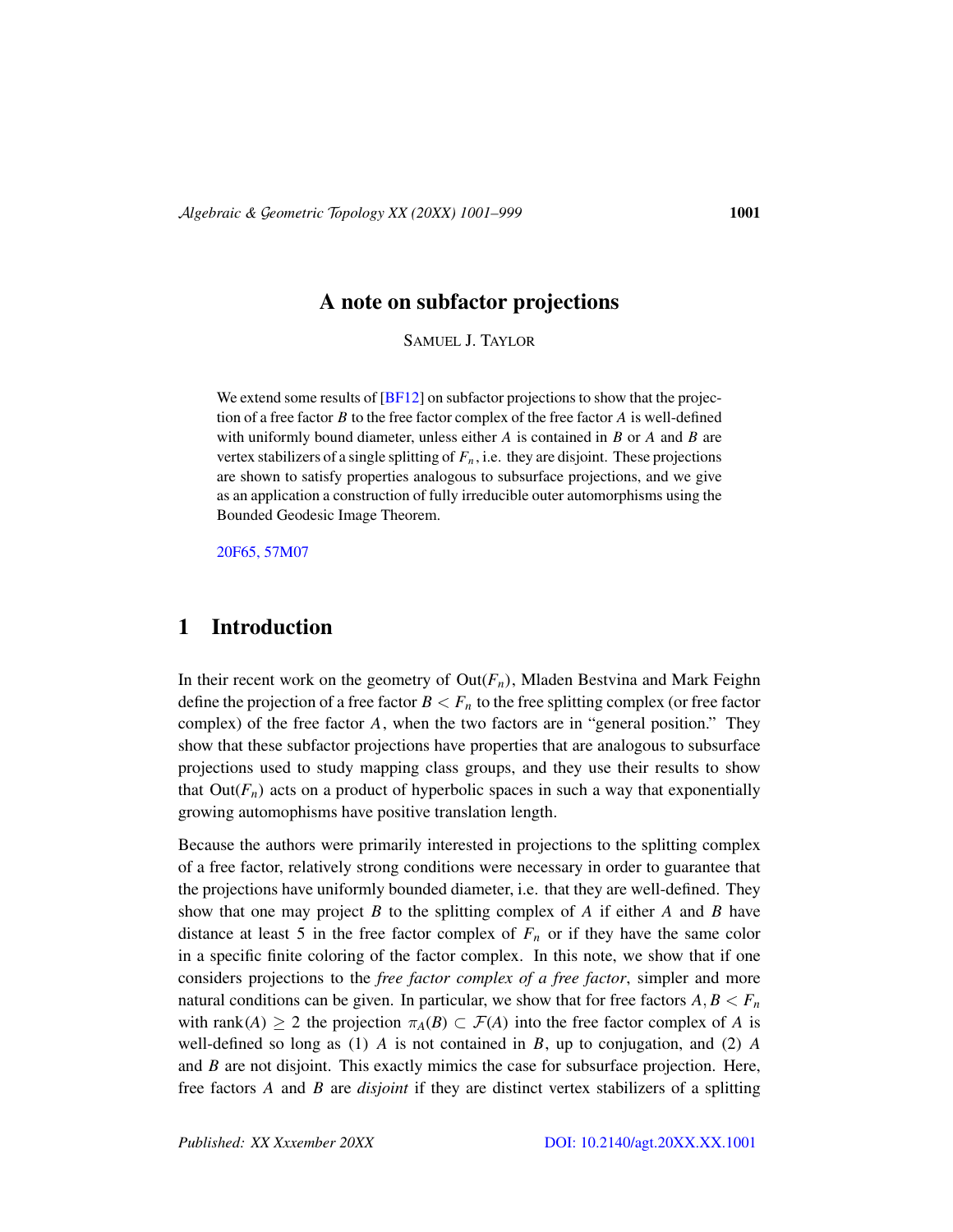of  $F_n$ , or equivalently, if they can be represented by disjoint subgraphs of a marked graph *G*. These are also the obvious necessary condition for the projection to be defined. As a consequence of this more inclusive projection, we are able to merge the Bestvina-Feighn projections with those considered in [\[Tay13\]](#page-17-0).

The first part of this note should be considered as a direct follow-up to the work of Bestvina and Feighn, as our arguments rely on the techniques developed in [\[BF12\]](#page-16-0). Our contribution toward defining subfactor projections is an extension of their results. In summary, we show:

<span id="page-1-0"></span>**Theorem 1.1** There is a constant *D* depending only on  $n = \text{rank}(F_n)$  so that if *A* and *B* are free factors of  $F_n$  with rank(*A*)  $\geq$  2, then either

- (1)  $A \subset B$ , up to conjugation,
- (2) *A* and *B* are disjoint, or
- (3)  $\pi_A(B) \subset \mathcal{F}(A)$  is defined and has diameter  $\leq D$ .

Moreover, these projections are equivariant with respect to the action of  $Out(F_n)$  on conjugacy classes of free factors and they satisfy the following: There is an  $M \geq 0$  so that if free factors  $A, B \lt F_n$  overlap and G is a marked  $F_n$ -graph, then

 $\min\{d_A(B, G), d_B(A, G)\} \leq M$ .

Here, free factors *overlap* if one is not contained in the other, up to conjugation, and they are not disjoint. Hence, for overlapping free factors both subfactor projections are defined. For subsurface projections, the final property in Theorem [1.1](#page-1-0) is known as Behrstock's inequality [\[Beh06\]](#page-16-1). We also have the following strengthening of the Bounded Geodesic Image Theorem of [\[BF12\]](#page-16-0). For subsurface projections, this was first shown in [\[MM00\]](#page-17-1).

**Theorem 1.2** For  $n \geq 3$ , there is  $M \geq 0$  so that if A is a free factor of  $F_n$  with rank(*A*)  $\geq$  2 and  $\gamma$  is a geodesic of  $\mathcal{F}_n$  with each vertex of  $\gamma$  meeting *A* (i.e. having well-defined projection to  $\mathcal{F}(A)$ ) then diam( $\pi_A(\gamma)$ )  $\leq M$ .

Finally, as an application of subfactor projections we give a construction of fully irreducible automorphism similar to Proposition 3.3 of [\[Man13\]](#page-17-2), where pseudo-Anosov mapping classes are constructed. Here, free factors *A* and *B fill F<sup>n</sup>* if no free factor *C* is disjoint from both *A* and *B*.

<span id="page-1-1"></span>**Theorem 1.3** Let *A* and *B* be rank  $\geq 2$  free factors of  $F_n$  that fill and let  $f, g \in Out(F_n)$ satisfy the following:

A*lgebraic &* G*eometric* T*opology XX (20XX)*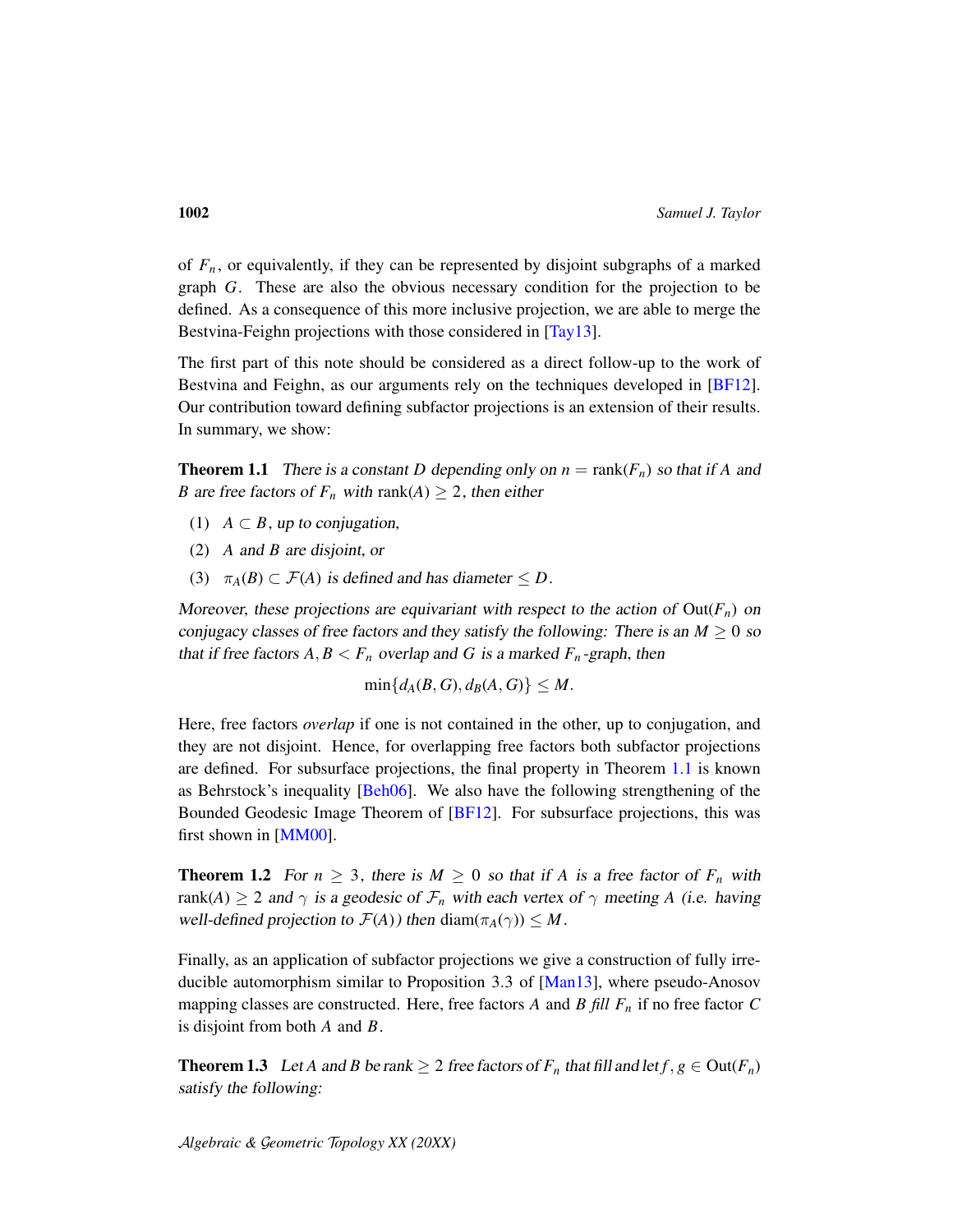- (1)  $f(A) = A$  and  $f|_A \in Out(A)$  is fully irreducible, and
- (2)  $g(B) = B$  and  $g|_B \in$  Out(*B*) is fully irreducible.

Then there is an  $N \geq 0$  so that the subgroup  $\langle f^N, g^N \rangle \leq Out(F_n)$  is free of rank 2 and any nontrivial automorphism in  $\langle f^N, g^N \rangle$  that is not conjugate to a power of *f* or *g* is fully irreducible.

See Section [6](#page-12-0) for a stronger statement. Theorem [1.3](#page-1-1) adds a new construction of fully irreducible automorphisms to the methods found in [\[CP10\]](#page-16-2), where they arise as compositions of Dehn twists, and in [\[KL10\]](#page-16-3), where they are compositions of powers of other fully irreducible automorphisms.

As a final remark, we warn the reader that the projection  $\pi_A(\cdot)$  is into the free factor complex of *A* and  $d_A(\cdot, \cdot)$  denotes distance in  $\mathcal{F}(A)$ . This is different from [\[BF12\]](#page-16-0) where these symbols denote projections and distance in the free *splitting* complex of A, denoted  $S(A)$ . Because of the simple conditions under which subfactor projections into the free factor complex are defined, we hope that this note convinces the reader that projecting to the factor complex of a free factor is a useful notion of projection. An entirely different type of projection for free groups appears in [\[SS12\]](#page-17-3), and the relationship between these projections is explained in [\[Tay13\]](#page-17-0).

Acknowledgements. Many thanks are due to Mladen Bestvina for his insight and helpful conversation, as well as his encouragement to write up this note. The author also thanks Alan Reid for his advice and support and Hossein Namazi for suggesting the use of the graph  $C_n$  in Section [6.](#page-12-0)

### <span id="page-2-0"></span>2 Background

We briefly review some background material needed for this note and refer the reader to the references below for additional details. Denote by  $F_n$  the free group of rank  $n$ and by  $Out(F_n)$  its group of outer automorphisms. A *graph* is a 1-dimensional CW complex and a *tree* is a simply connected graph. A finite graph is a *core* graph if all its vertices have valence at least 2 and any connected graph with finitely generated, nontrivial fundamental group has a unique core subgraph that carries its fundamental group. A core graph has a unique CW structure, or *triangulation*, where each vertex has valence at least 3 and we refer to vertices and edges in this triangulation as *natural*. If the modifier natural is omitted then we are referring to the graph with its given triangulation.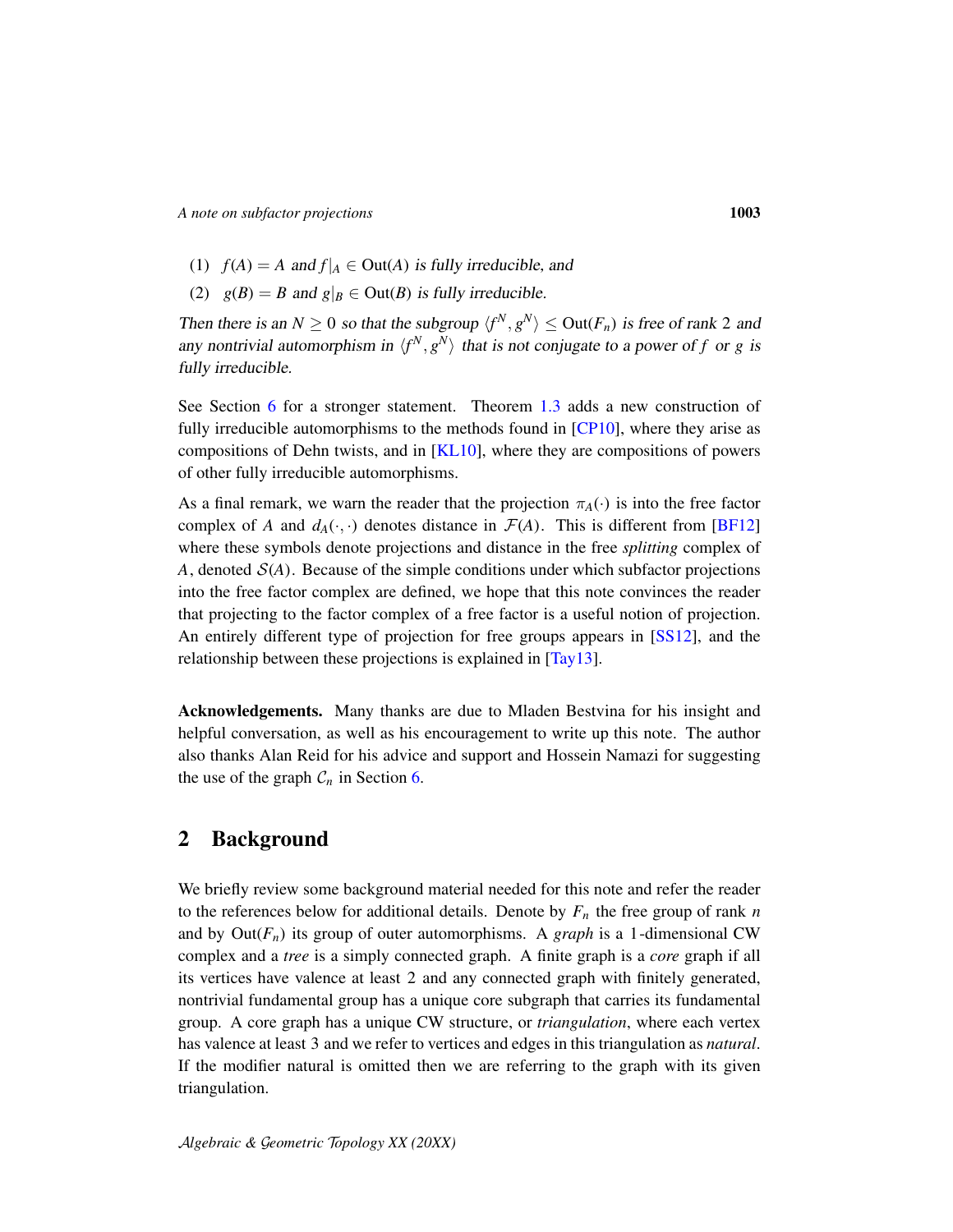By a *free splitting* of  $F_n$ , we mean a minimal action of  $F_n$  on a nontrivial simplicial tree *T* with trivial edge stabilizers. Recall that the action  $F_n \cap T$  is *minimal* if there is no invariant subtree. By Bass-Serre theory, free splittings of *F<sup>n</sup>* correspond to graph of groups decompositions of  $F<sub>n</sub>$  with trivial edge groups; we will make free use of both of these perspectives. An equivariant map  $T \rightarrow T'$  between splittings is a *collapse map* if all point preimages are connected. In this case, we say that *T refines T'*. The splittings  $T, T'$  are *conjugate* if there is an equivariant homeomorphism  $T \to T'$ .

The *free splitting complex* of  $F_n$ , denoted  $S_n$ , is the complex whose vertices are conjugacy classes of 1-edge free splittings of  $F<sub>n</sub>$  and two vertices are joined by an edge if they have a common refinement. See [\[HM11\]](#page-16-4) for details. The *free factor complex* of *F<sub>n</sub>*, denoted  $\mathcal{F}_n$ , for  $n \geq 3$  is the complex whose vertices are conjugacy classes of free factors and factors  $A_0, \ldots, A_n$  span an *n*-simplex if after choosing representatives and possibly reordering  $A_0 \subset \ldots \subset A_n$ .  $\mathcal{F}_n$  was introduced in [\[HV98\]](#page-16-5). When  $n = 2$ ,  $\mathcal{F}_2$ is modified to be the graph whose vertices are conjugacy classes of rank 1 free factors and two vertices are joined by an edge if there are representatives of each that together form a basis for  $F_2$ . This makes  $\mathcal{F}_2$  into the standard Farey graph. We remark that throughout this note, we sometimes blur the distinction between a free factor and its conjugacy class when it is clear from context what is meant.

Both  $\mathcal{F}_n$  and  $\mathcal{S}_n$  are known to be hyperbolic. This was first show for  $\mathcal{F}_n$  in [\[BF11\]](#page-16-6) and for  $S_n$  in [\[HM11\]](#page-16-4). See also [\[KR12,](#page-17-4) [HH12\]](#page-16-7). Relating these complexes, there is a coarse 4-Lipschitz map  $\pi : S_n \to \mathcal{F}_n$  given by mapping the splitting *T* to its vertex stabilizers in  $\mathcal{F}_n$ . For an arbitrary free splitting *T* of  $F_n$ , we use the same notation to denote the map that associates to *T* the set of free factors that arise as a vertex stabilizer of a one-edge collapse of *T* .

To study Out( $F_n$ ), Culler and Vogtmann introduce Outer space  $\mathcal{X}_n$ , the space of metric graphs marked by  $F_n$ , or equivalently, the space of minimal, proper actions of  $F_n$ on simplicial R-trees [\[CV86\]](#page-16-8). Recall that a *marking* of the graph *G* is a homotopy equivalence  $\phi : R_n \to G$ , where  $R_n$  is the rose with *n* petals whose fundamental group has been identified with  $F_n$ . A metric  $l : E(G) \to \mathbb{R}_+$  on the marked graph *G* is an assignment of a positive real number, or length, to each edge of *G* and a marked metric graph is the ordered triple  $(G, \phi, l)$ , which we usually simplify to *G*. The volume of *G* is the sum of the lengths of the edges of *G*. *Outer space*  $\mathcal{X}_n$  is defined to be the space of marked metric core graphs of volume one, up to equivalence. Here,  $(G, \phi, l)$ and  $(G', \phi', l')$  are equivalent if there is an isometry  $i : G \to G'$  that is homotopic to  $\phi' \circ \phi^{-1} : G \to G'$ . In general, any map  $h : G \to G'$  homotopic to  $\phi' \circ \phi^{-1}$  is called a *change of marking*. For  $G \in \mathcal{X}_n$  and  $\alpha$  a conjugacy class of  $F_n$ , let  $l_G(\alpha)$  denote the length of the immersed loop in *G* that correspond to  $\alpha$  through the marking for *G*. We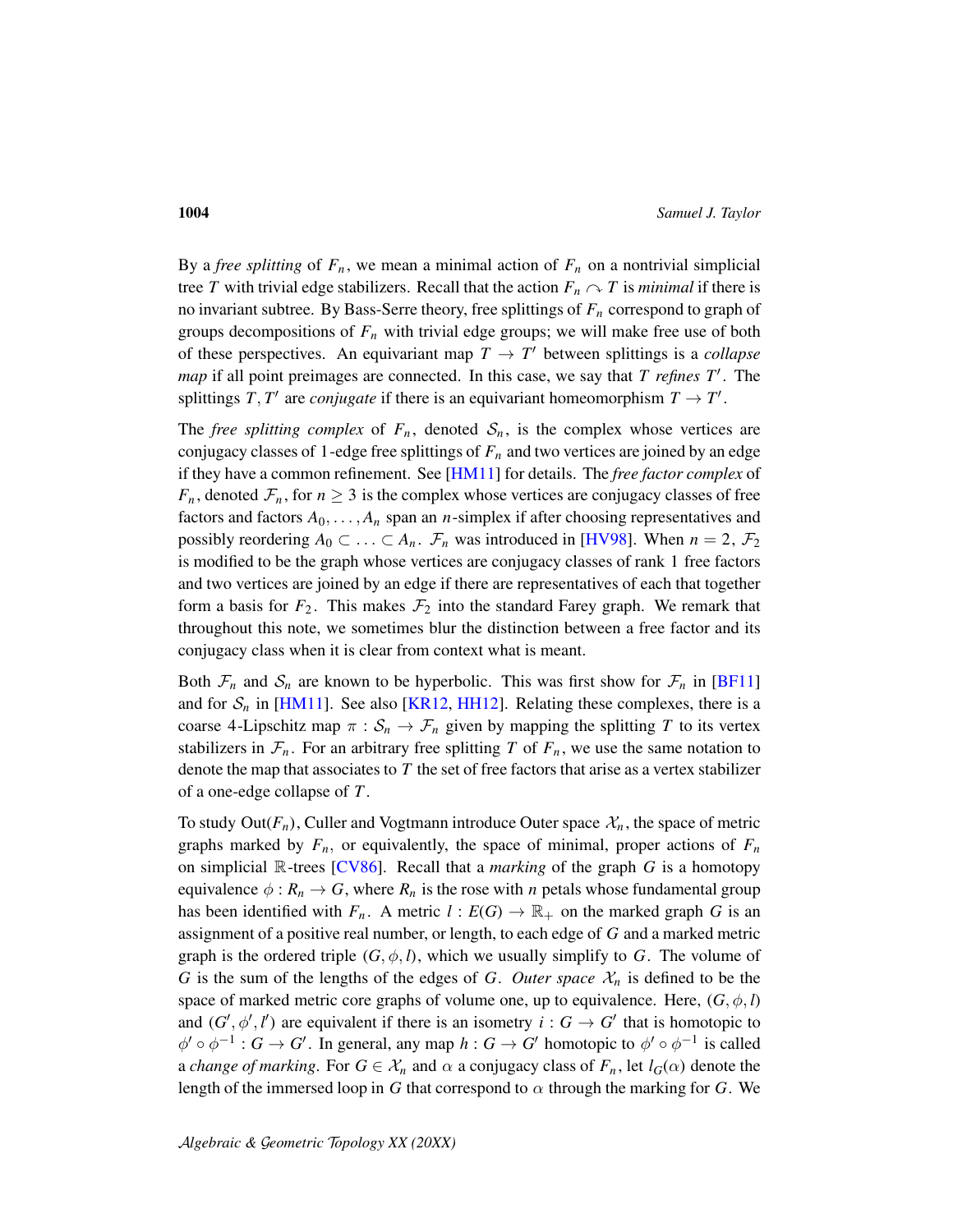use the notation  $\hat{\mathcal{X}}_n$  to denote *unprojectivized Outer space*, where the requirement that graphs have volume one is dropped.

We consider  $X_n$  with its Lipschitz metric defined by

$$
d_{\mathcal{X}}(G, G') = \inf \{ \log L(h) : h \simeq \phi' \circ \phi^{-1} \},
$$

where  $L(h)$  is the Lipschitz constant for the change of marking *h* and  $\phi : R_n \to G$ and  $\phi' : R_n \to G'$  are the corresponding markings. We remark that this (asymmetric) metric induces the standard topology on  $\mathcal{X}_n$  that is got by considering lengths of immersed loops representing conjugacy classes in  $F_n$  [\[FM11\]](#page-16-9). Also, viewing  $\mathcal{X}_n$ as the space of minimal, proper  $F_n$ -actions on simplicial  $\mathbb R$ -trees, we have the map  $\pi : \mathcal{X}_n \to \mathcal{S}_n \to \mathcal{F}_n$ , as described above. Note that free factors in the image  $\pi(G)$  of  $G \in \mathcal{X}_n$  are represented by embedded subgraphs of *G*.

It is well known that the infimum in the definition of the Lipschitz metric is realized by some (non-unique) *optimal* map [\[FM11,](#page-16-9) [BF11\]](#page-16-6). We briefly describe the folding path induced by an optimal  $f : G \to G'$  and refer to [\[BF11\]](#page-16-6) for more details. First, a *illegal turn structure* on *G* is an equivalence relation on the set of directions at each vertex of *G*; the equivalence classes are called *gates*. Here, a *turn* is a unordered pair of distinct directions at a vertex and a turn is *illegal* if both directions are contained in the same gate and is *legal* otherwise. An illegal turn structure is a *train track structure* if, in addition, every vertex has at least 2 gates. For marked graphs  $G, G' \in \mathcal{X}_n$  any change of marking map  $h: G \to G'$  that is linear on edges induces an illegal turn structure on *G* whose gates are the directions at each vertex that are identified by *h*. In fact, there is always a change of marking  $f : G \to G'$ , called an *optimal map*, that is constant slope (i.e. stretch) on each edge of *G* with the property that the subgraph  $\triangle(f) \subset G$ consisting of edges of maximal slope, *L*(*f*), is a core subgraph and that the illegal turn structure on *G* induced by *f* restricts to a train track structure on  $\triangle(f)$  [\[FM11,](#page-16-9) [Bes10\]](#page-16-10). From these properties, it follows that *f* has minimal Lipschitz constant over all change of markings  $G \to G'$ . If, in addition,  $\Delta(f) = G$ , i.e. every edge is stretched by  $L(f)$ , then there is an induced *folding path*  $t \mapsto G_t$  joining *G* and *G'* in  $\mathcal{X}_n$ . Such a path is locally obtained by folding all illegal turns at unit speed and then rescaling to maintain volume one. For each  $a \leq b$ , there is an induced optimal map  $f_{ab}$ :  $G_a \rightarrow G_b$ . These folding maps compose naturally and send legal segments to legal segments, where a *legal segment* of  $G_a$  is an immersed path that makes only legal turns. See [\[BF11\]](#page-16-6) for a detailed construction. Arbitrary points  $G, G' \in \mathcal{X}_n$  are joined by a geodesic path that first rescales edge lengths of *G* and is then followed by a folding path. For a folding path  $G_t$  in  $\mathcal{X}_n$ , a family of subgraphs  $H_t \subset G_t$  is called *forward invariant* if for all  $a \leq b$ ,  $H_a$  maps into  $H_b$  under the folding map  $f_{ab}$ :  $G_a \rightarrow G_b$ .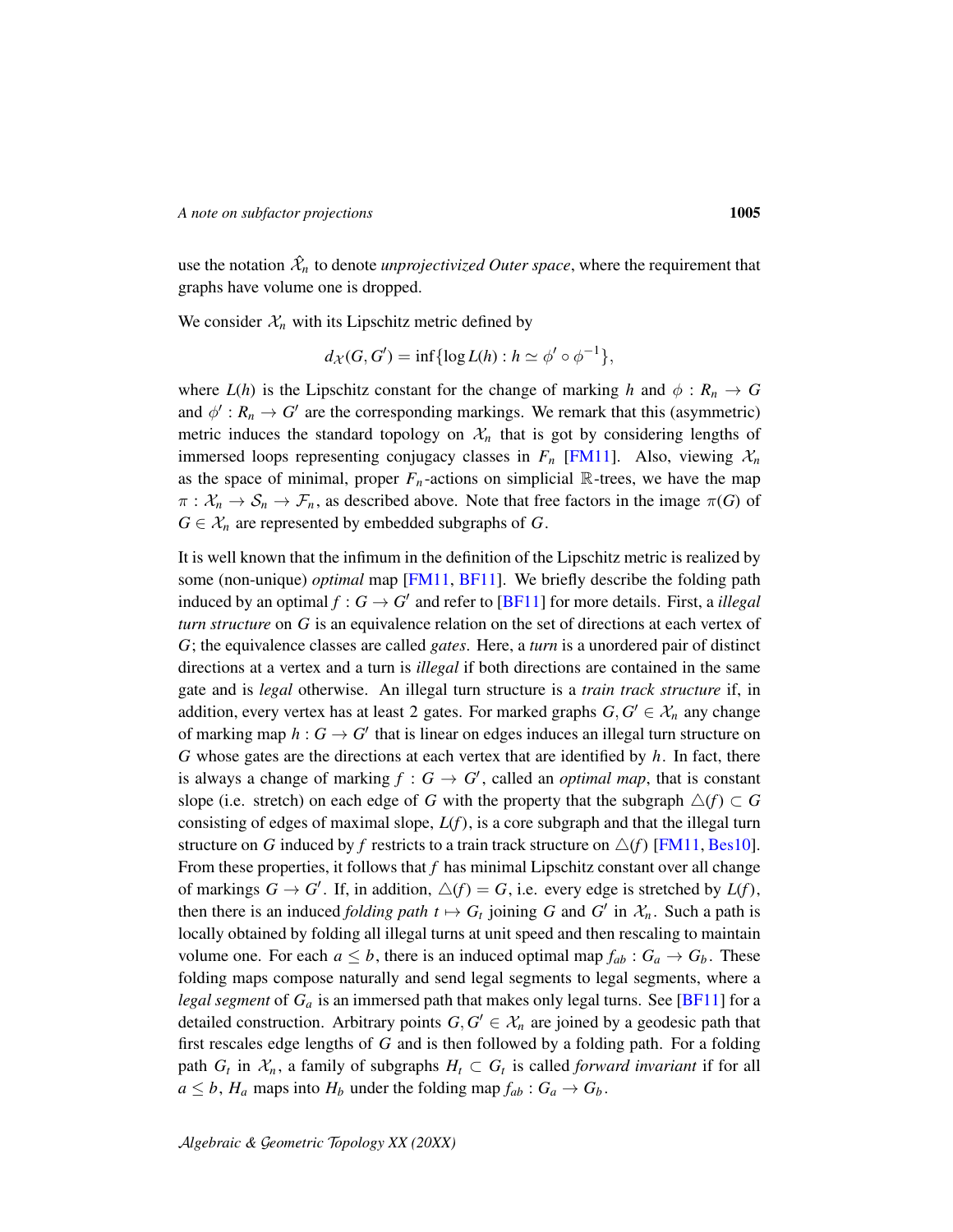Finally, we recall the projection of a splitting of  $F<sub>n</sub>$  to the free factor complex of a subfactor. See [\[Tay13\]](#page-17-0) for details. For  $G \in \mathcal{X}_n$  and a rank  $\geq 2$  free factor A we can consider the core subgraph of the cover of *G* corresponding to the conjugacy class of *A*. We denote this marked *A*-graph by  $A|G$  and the associated immersion by  $p : A | G \rightarrow G$ . Pulling back the metric on *G*, we obtain  $A | G \in \mathcal{X}(A)$ . Denote by  $\pi_A(G) = \pi(A|G) \subset \mathcal{F}(A)$  the projection of  $A|G$  to the free factor complex of A. Alternatively, if *G* corresponds to the action  $F_n \sim T$  (i.e. *T* is the universal cover of *G*) with *minimal A*-subtree  $T^A$ , then  $A \sim T^A$  represents a point in  $\hat{\mathcal{X}}(A)$ . The projection  $\pi_A(T) = \pi_A(G) \subset \mathcal{F}(A)$  is the set of free factors of A that arise as vertex stabilizers of one-edge collapses of  $T^A$ . Note that this projection is defined whenever *T* is a splitting of  $F_n$  where *A* does not fix a vertex (i.e. where  $T^A$  is not trivial).

For a free factor *A* of  $F_n$ , we use the symbol  $d_A$  to denote distance in  $\mathcal{F}(A)$ , the free factor complex of *A*, and for  $F_n$ -trees  $T_1, T_2$  we use the shorthand

$$
d_A(T_1, T_2) := d_A(\pi_A(T_1), \pi_A(T_2)) = \text{diam}_A(\pi_A(T_1) \cup \pi_A(T_2)),
$$

when both projections are defined.

### 3 Folding paths and the Bestvina-Feighn projections

Let *A* and *B* be (conjugacy classes of) free factors of  $F_n$  with rank(*A*)  $\geq$  2. Suppose that *A* and *B* are not disjoint and that *A* is not contained in *B*, up to conjugation. In this case, we say that *B meets A*. Define *the projection of B to the free factor complex of A* to be the following subset of  $\mathcal{F}(A)$ :

$$
\pi_A(B) = \bigcup \{\pi_A(T) : T \text{ is a splitting of } F_n \text{ with vertex stabilizer } B\}
$$
  
= 
$$
\bigcup \{\pi_A(G) : G \in \mathcal{X}_n \text{ and } B | G \subset G \text{ is embedded}\}.
$$

In other words,  $\pi_A(B)$  is the set of vertex groups of splittings of *A* that are refined by the splitting  $A \cap T^A$ , where *T* is any free splitting with vertex stabilizer *B*. For convenience, if  $A \subset B$  or  $A$  and  $B$  are disjoint we define  $\pi_A(B)$  to be empty and say that *B misses A*. If *A* meets *B* and *B* meets *A*, then both projections are nonempty and we say that *A* and *B overlap*. Note that the conditions for  $\pi_A(B)$  to be nonempty are precisely that the tree  $T^A$  is non-degenerate for any choice of T with B as a vertex stabilizer. The main result of this note is that diam( $\pi_A(B)$ ) is uniformly bounded and, therefore, can be used as a coarse projection. This is shown in  $[BF12]$  in the case that either  $d_{\mathcal{F}}(A, B) > 4$  or A and B have the same color in a specific finite coloring of  $\mathcal{F}_n$ . This, however, excludes cases of interest; for example when the free factors have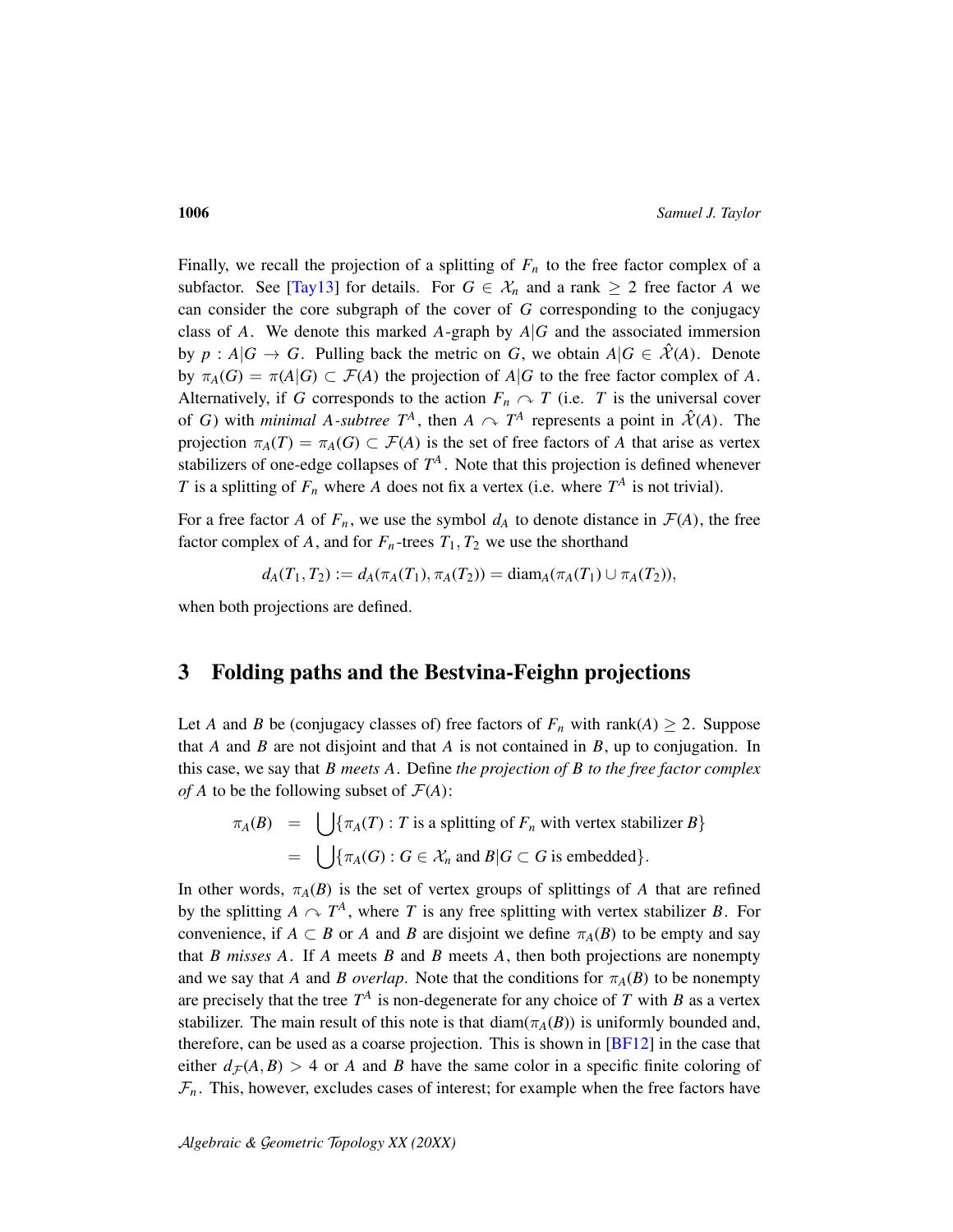nontrivial intersection, as in [\[Tay13\]](#page-17-0). We note that by "uniformly bounded" we mean bounded by a constant depending only on *n*, the rank of  $F_n$ . Unlike the subsurface case, where the bound is 3, we do not explicitly compute this constant.

We recall some of the technical results from [\[BF12\]](#page-16-0) that are needed here. Suppose that *G<sub>t</sub>* is a folding path for  $t \in [\alpha, \omega]$  as in Section [2](#page-2-0) and that *A* is a free factor. Then for all  $t \in [\alpha, \omega]$ , we have the immersion  $p_t : A | G_t \to G_t$  corresponding to the core of the *A*-cover of  $G_t$  and  $A|G_t$  induces a path in  $\hat{\mathcal{X}}(A)$ . The results of [\[BF12\]](#page-16-0) explain the behavior of the path  $A|G_t$  and track the progress of  $\pi_A(G_t) = \pi(A|G_t)$  in  $\mathcal{F}(A)$ . Note that  $p_t$ :  $A|G_t \to G_t$  induces an illegal turn structure on  $A|G_t$ . Call a valence 2 vertex, i.e. a vertex appearing in the interior of a natural edge, an *interior illegal turn* if it has only one gate.

<span id="page-6-0"></span>**Lemma 3.1** (Lemma 3.1 of [\[BF12\]](#page-16-0)) For a folding path  $G_t$ ,  $t \in [\alpha, \omega]$  and a finitely generated subgroup  $A < F_n$ , the interval  $[\alpha, \omega]$  can be divided into three subintervals [ $\alpha, \beta$ ), [ $\beta, \gamma$ ), and [ $\gamma, \omega$ ] so that the following properties characterize the restriction of  $A|G_t$  to the middle interval  $[\beta, \gamma)$ : all vertices of  $A|G_t$  have  $\geq 2$  gates, there are no interior illegal turns, and all natural edges of  $A|G_t$  have length  $\lt 2$ . Moreover, the images of  $\{A|G_t : t \in [\alpha, \beta]\}$  and  $\{A|G_t : t \in [\gamma, \omega]\}$  in  $S(A)$  (and  $\mathcal{F}(A)$ ) have uniformly bounded diameter.

From this lemma, it is shown that the projection of the folding path  $G_t$  to the free splitting (or free factor) complex of *A* is an unparameterized quasi-geodesic with uniform constants. We will not need this fact in what follows. Note that for  $a, b \in$  $[\beta, \gamma)$ , where  $[\beta, \gamma)$  is the middle interval given in Lemma [3.1,](#page-6-0) the folding map  $f_{ab}: G_a \to G_b$  induces a map  $A|G_a \to A|G_b$  between the cores of the *A*-covers.

For the immersion  $p : A | G \rightarrow G$ , define  $\Omega \subset G$  as the set of edge of *G* that are at least double covered by *p* and set  $\tilde{\Omega} \subset A | G$  to be the subgraph  $p^{-1}(\Omega) \subset A | G$ . If  $\tilde{\Omega} = \emptyset$ , then  $A|G \to G$  is an embedding and we say that *A* (or  $A|G$ ) is *embedded* in *G*. If  $\Omega$ is a forest (a disjoint union of trees), then we say that  $A$  (or  $A|G$ ) is *nearly embedded*. The following lemma states that if a folding path makes significant progress in  $\mathcal{F}(A)$ then *A* must be nearly embedded along the path.

<span id="page-6-1"></span>**Lemma 3.2** Let  $G_t$  be a folding path for  $t \in [\alpha, \omega]$  and let  $[\beta, \gamma)$  be the middle interval determined by Lemma [3.1.](#page-6-0) Then after restricting  $G_t$  to  $t \in [\beta, \gamma)$ , the subgraph  $\tilde{\Omega}_t \subset A | G_t$  is forward invariant and if for some  $t_0$ ,  $\tilde{\Omega}_{t_0}$  is not a forest (i.e. *A* is not nearly embedded in  $G_{t_0}$ ), then  $\pi_A(\lbrace G_t : t \geq t_0 \rbrace)$  has uniformly bounded diameter in  $\mathcal{F}(A)$ .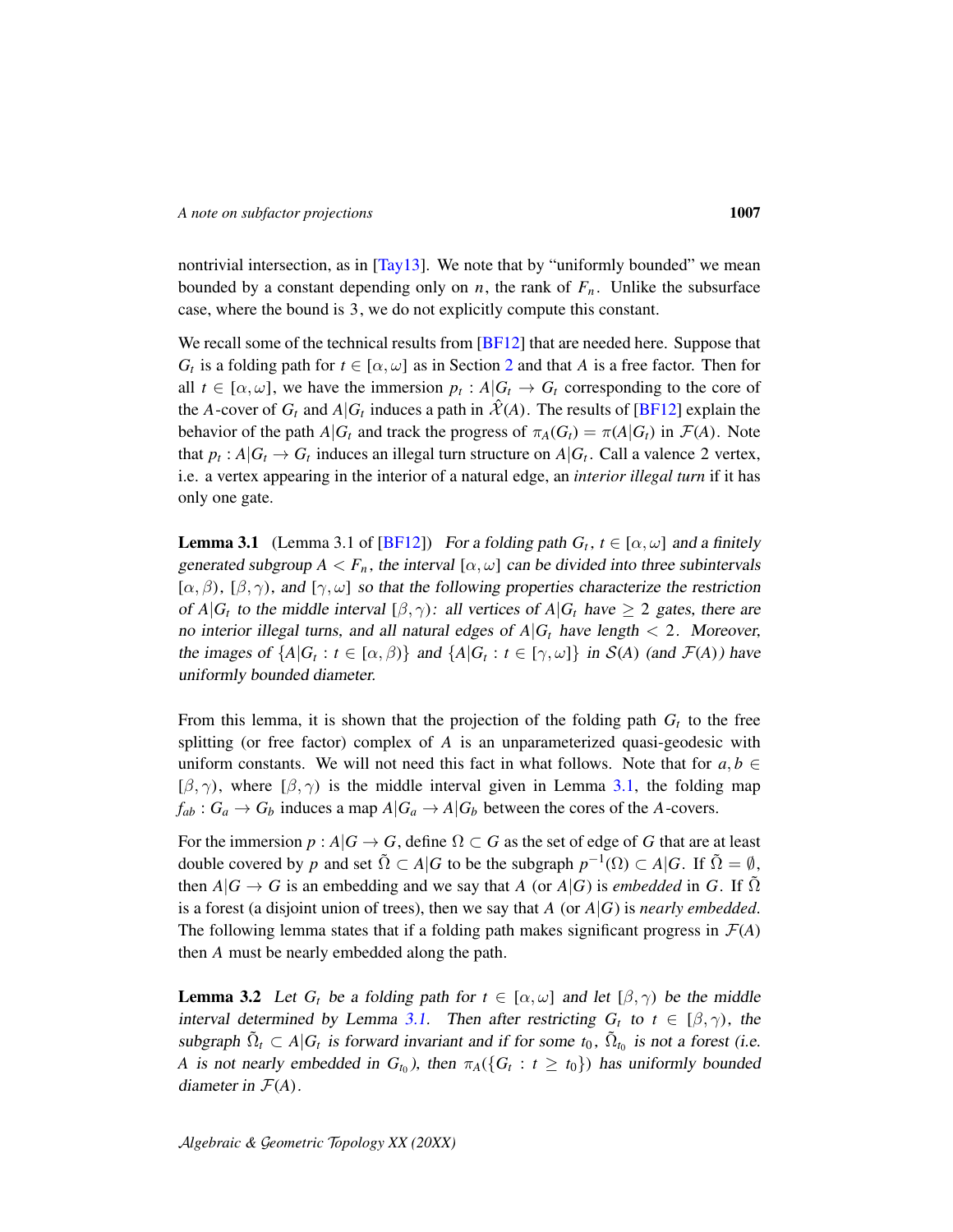**Proof** That  $\tilde{\Omega}_t$  is forward invariant on the middle interval is contained in Lemma 4.3 of [\[BF12\]](#page-16-0). The other statement is essentially Lemma 4.4 in [\[BF12\]](#page-16-0). There, it is shown that if  $\tilde{\Omega}_{t_1} = A | G$  then  $\pi_A(\{G_t : t \geq t_1\})$  is uniformly bounded. Since  $\tilde{\Omega}_t$  is forward invariant it suffices to show that progress of  $A|G_t$  in  $\mathcal{F}(A)$  is bounded so long as  $\tilde{\Omega}_t$  is a proper subgraph of  $A|G_t$  that is not a forest. Suppose this is the case for  $\tilde{\Omega}_{t_0} \subset A|G_{t_0}$ and let  $x_0$  be an immersed loop in  $A|G_{t_0}$  that is contained in  $\tilde{\Omega}_{t_0}$ . Denote by  $x_t$  the immersed representative of the image of  $x_0$  through  $A|G_{t_0} \to A|G_t$ . Since  $\tilde{\Omega}_t$  is a proper subgraph,  $x_t$  fails to cross some edge of  $A|G_t$ . This implies that the cyclic free factor represented by  $x_0$  has distance  $\leq 5$  from  $\pi_A(G_t) = \pi(A|G_t)$  in  $\mathcal{F}_n$ , so long as  $\tilde{\Omega}_t$  is a proper subgraph. This completes the proof.  $\Box$ 

### 4 Diameter bounds

The following lemmas determine when the projection of a factor *B* to the free factor complex of the factor *A* is well-defined. The first provides a criterion for when two free factors can be embedded in a common marked graph and the second shows that the failure of a joint embedding is enough to block progress of subfactor projections along a folding path. We recall that in  $[BF12]$ , the authors show that if the finitely generated subgroup  $A \leq F_n$  is nearly embedded in G, then A is a free factor of  $F_n$ . Similar arguments are used to prove the following:

<span id="page-7-0"></span>**Lemma 4.1** Suppose that  $p : A | G \rightarrow G$  is the canonical immersion and that  $B | G \subset G$ is an embedding for free factors A and B of  $F_n$ . Let  $E^B$  be the collection of edges of *A*|*G* that map to edges of *B*|*G*. If  $\tilde{\Omega} \cup E^B \subset A|G$  is a forest, then there is a marked graph *G'* where *A* and *B* are disjointly embedded.

**Proof** Enlarge the forest  $\tilde{\Omega} \cup E^B$  to a maximal tree *T* and let *E* be the set of edges not contained in *T*. These edges are in bijective correspondence with the edges of  $p(E)$ , since they are not in  $\tilde{\Omega}$ . For  $x \in T$ , define

$$
G'=A|G\vee_{x=p(x)}(G\setminus p(E)).
$$

As in [\[BF12\]](#page-16-0), we have the morphism (edge isometry)  $G' \to G$  induced by  $p : A | G \to G$ and the inclusion of  $G \setminus p(E)$  into *G*. Folding the edges of the tree *T* into  $G \setminus p(E)$ , we arrive at an intermediate graph  $G''$  with an induced morphism  $G'' \to G$ . Because *T* is a tree, such folds do not change the homotopy type of the graph. Further, since no edges outside of *T* are identified when mapped to *G*, the morphism  $G'' \to G$  is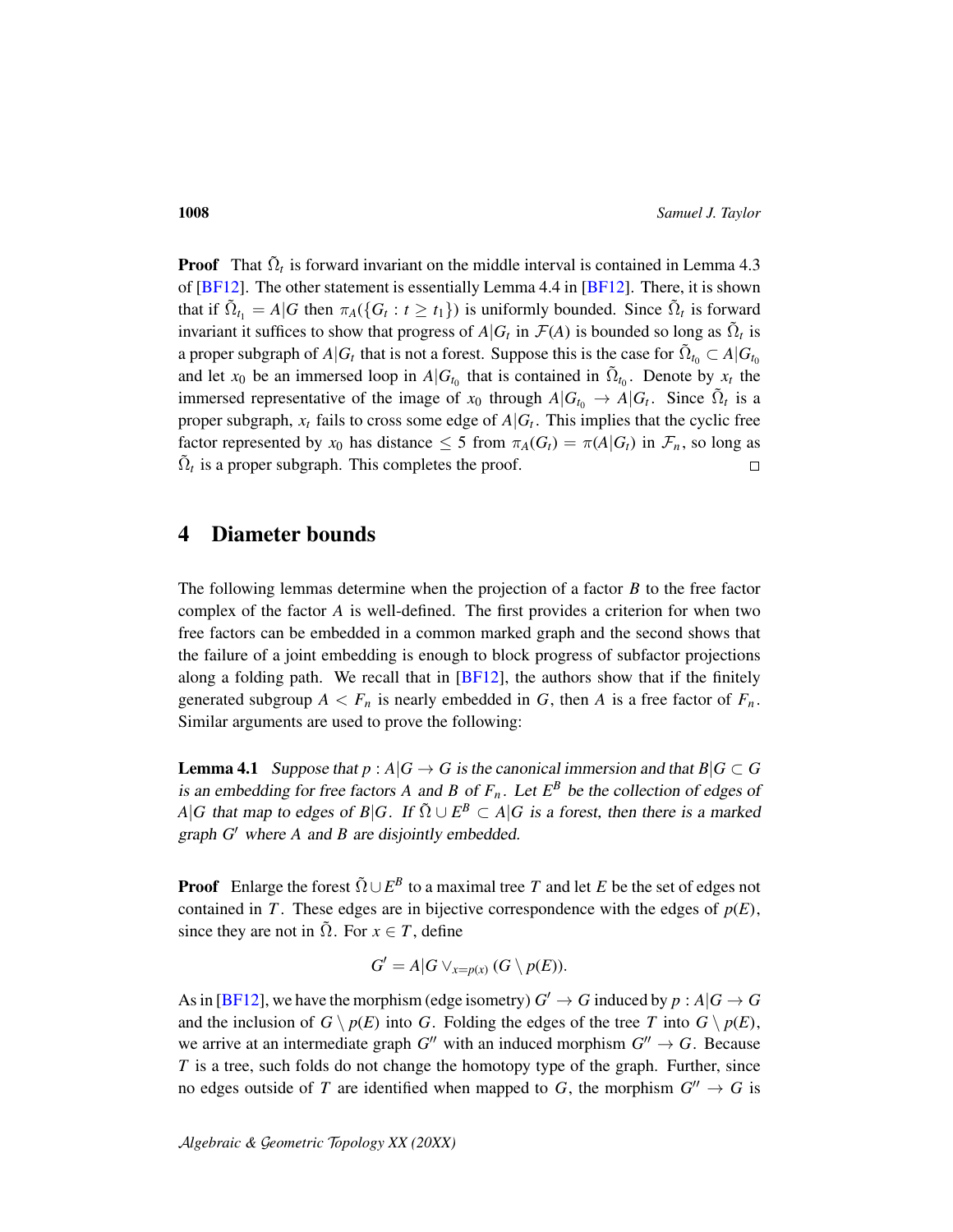bijective. We conclude that the map  $G' \to G$  is a homotopy equivalence and that  $G'$ contains disjoint, embedded copies of both  $A|G' = A|G$  and  $B|G' = B|G \subset G \setminus p(E)$ .

We show that for any marked graphs *G* and *G*<sup> $\prime$ </sup> where *B* is embedded,  $d_A(G, G')$  is uniformly bounded. For this, fix a marked graph  $G_0$  that is a rose and for which *B* is embedded. For any metric graph  $G \in \mathcal{X}_n$  with  $B|G$  embedded we can choose edge lengths for  $G_0$  so that  $G_0 \in \mathcal{X}_n$  and there is an optimal map  $f : G_0 \to G$  with  $\triangle$ (*f*) = *G*<sub>0</sub> and *f*(*B*|*G*<sub>0</sub>) ⊂ *B*|*G*. Then the folding path {*G*<sub>*t*</sub> : *t* ∈ [0, *T*]} induced by *f* with  $G_T = G$  has the property that  $B|G_t$  is embedded in  $G_t$  for all  $t \in [0, T]$ , and for all  $s \leq t$ ,  $f_{st}$  :  $G_s \to G_t$  maps  $B|G_s$  into  $B|G_t$ . Hence,  $B|G_t$  is forward invariant. It suffices to show that the image  $\pi_A(G_t) \subset \mathcal{F}(A)$  of the folding path is bounded by a constant depending only on *n*. To do this, first restrict to a subinterval  $[a, b] \subset [0, T]$ where

- (1) for  $t \in [a, b]$ , the immersion  $p_t : A | G_t \to G_t$  induces a train track structure on  $A|G_t$ , i.e.  $A|G_t$  has no interior illegal turns and all vertices have  $\geq 2$  gates. Also, each natural edge of  $A|G_t$  has length  $\lt 2$ ,
- (2) for  $t \in [a, b]$ , the subgraph  $\tilde{\Omega}_t \subset A | G_t$  is a forward invariant forest, and
- (3) the projections  $\pi_A(\{G_t : t \in [0, a]\})$  and  $\pi_A(\{G_t : t \in [b, T]\})$  in  $\mathcal{F}(A)$  have uniformly bounded diameter.

Note the such an interval exists by Lemma [3.1](#page-6-0) and Lemma [3.2.](#page-6-1) For  $p : A | G_t \to G_t$ , let  $E_t^B \subset A | G_t$  be the set of edges in the triangulation induced from  $G_t$  that project to edges of  $B|G_t \subset G_t$ , as in Lemma [4.1.](#page-7-0)

<span id="page-8-0"></span>**Lemma 4.2** With  $\{G_t : t \in [a, b]\}$  as above, if there is a  $t_0 \in [a, b]$  so that  $A|G_{t_0}$  has an embedded loop  $x_0$  all of whose edges are contained in  $\tilde{\Omega}_{t_0} \cup E_{t_0}^B$ , then the projection  $\pi_A(\lbrace A | G_t : t \geq t_0 \rbrace)$  has uniformly bounded diameter in  $\mathcal{F}(A)$ .

**Proof** Let  $x_t$  be the image of  $x_0$  in  $A|G_t$  pulled tight, i.e. its immersed representative. We show that for any edge *e* of  $A|G_t$  not in  $E_t^B$ ,  $x_t$  crosses *e* a bounded number of times. Since by assumption *A* is not contained in *B* such an edge is guaranteed to exist. By Lemma 3.2 of [\[BF11\]](#page-16-6), this implies that  $\pi_A(G_t) = \pi(A|G_t)$  has bounded distance from the cyclic factor of *A* represented by  $x_0$ , for all  $t \ge t_0$ .

Suppose that *e* is an edge of  $A|G_t$  not contained in  $E_t^B$  and let *p* be a point in the interior of *e*. Note that  $x_0$  is composed of a bounded number of legal segments of  $\tilde{\Omega}_{t_0}$ and edges of  $E_{t_0}^B$ . To see this, recall that since  $x_0$  is embedded it consists of a bounded

 $\Box$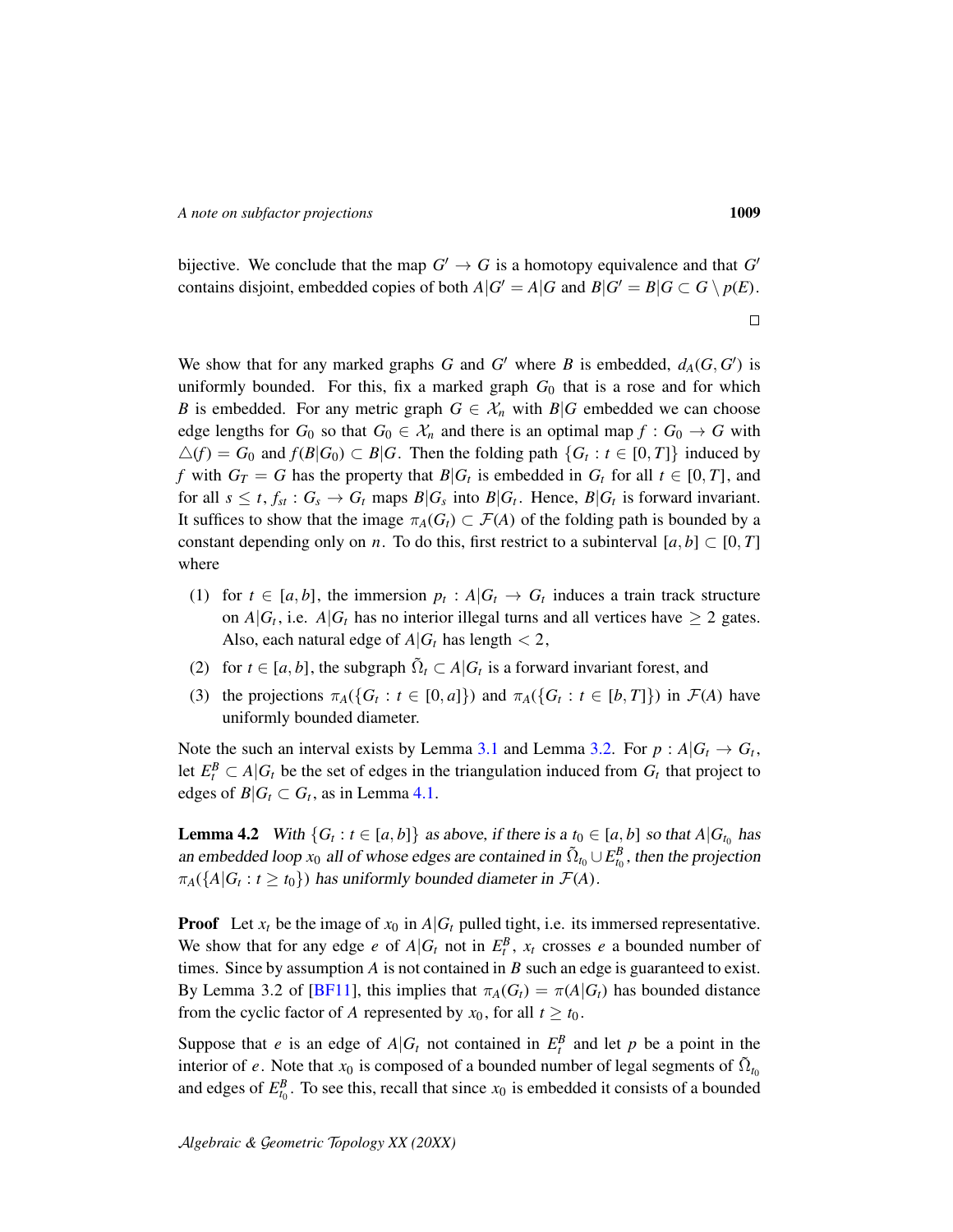number of natural edges of  $A|G_{t_0}$ , each of which is legal because  $A|G_t$  has no interior illegal turns. Also, the number of edges of  $E_{t_0}^B$  not appearing in  $\tilde{\Omega}_{t_0}$  is bounded by  $3 \cdot \text{rank}(B) - 3$  since there are no more of these edges than edges of  $B|G_{t_0}$ . Hence, each natural edge of  $A|G_{t_0}$  crossed by  $x_0$  is contained in a bounded number of legal segments of  $\tilde{\Omega}_{t_0}$  plus edges of  $E_{t_0}^B$  that are not contained in  $\tilde{\Omega}_{t_0}$ .

Let *s* be a legal segment of  $\tilde{\Omega}_{t_0}$  that maps overs *p* more than twice. Then by forward invariance of  $\tilde{\Omega}_t$  and legality of *s*, *p* must be contained in the core of  $\tilde{\Omega}_t$ . This contradicts the assumption that  $\tilde{\Omega}_t$  is a forest. For an edge of  $E_{t_0}^B$  we note that by forward invariance of  $B|G_t$ , no edge of  $B|G_{t_0}$  can map over the edge  $p(e)$ . Hence, no edge of  $E_{t_0}^B$  can map over *e*. We conclude that  $x_t$  crosses *e* no more that 2 · |legal segments of  $\tilde{\Omega}_{t_0}$  times. Since we have seen that this quantity is bounded by a constant depending only on the rank of *G*, we conclude that  $\pi_A(\{G_t : t \geq t_0\})$  is uniformly bounded.  $\Box$ 

Together, these lemmas complete the proof of our main theorem.

<span id="page-9-0"></span>**Theorem 4.3** Let *A* and *B* be conjugacy classes of free factors of  $F_n$  with rank(*A*)  $\geq 2$ . Then either *A* and *B* are disjoint,  $A \subset B$ , or  $\pi_A(B)$  is well-defined with uniformly bounded diameter.

Proof Suppose that *A* and *B* are free factors that are not disjoint and that *A* is not contained in *B*, up to conjugation. Let *T* be any free splittings of  $F<sub>n</sub>$  with *B* as a vertex stabilizer and take  $G \in \mathcal{X}_n$  to be a graph refining the splitting *T*, so that *B*|*G* is embedded in *G*. Let *G*<sup>0</sup> be the marked rose discussed above and construct the folding path  $\{G_t : t \in [0, T]\}$  from  $G_0$  to  $G_T = G$  with subinterval  $[a, b] \subset [0, T]$  satisfying conditions  $(1)$ ,  $(2)$ , and  $(3)$ .

If  $d_A(G_a, G_b)$  is larger than the bound determined in Lemma [4.2,](#page-8-0) then  $A|G_a$  does not contained an embedded loop with edges in  $\tilde{\Omega}_a \cup E_a^B$ , so  $\tilde{\Omega}_a \cup E_a^B$  is a forest. By Lemma [4.1,](#page-7-0) this implies that there is a marked graph where *A* and *B* are disjointly embedded, contradiction our assumption. Hence,

 $d_A(G_0, T) \leq d_A(G_0, G) + 4 \leq d_A(G_0, G_a) + d_A(G_a, G_b) + d_A(G_b, G) + 4$ 

where the first and third terms are uniformly bounded by condition (3) in the properties of the folding path *G<sup>t</sup>* and the second term is no larger than the bound determined in Lemma [4.2.](#page-8-0) Since *T* was an arbitrary splitting of  $F<sub>n</sub>$  with vertex stabilizer *B*, this completes the proof.  $\Box$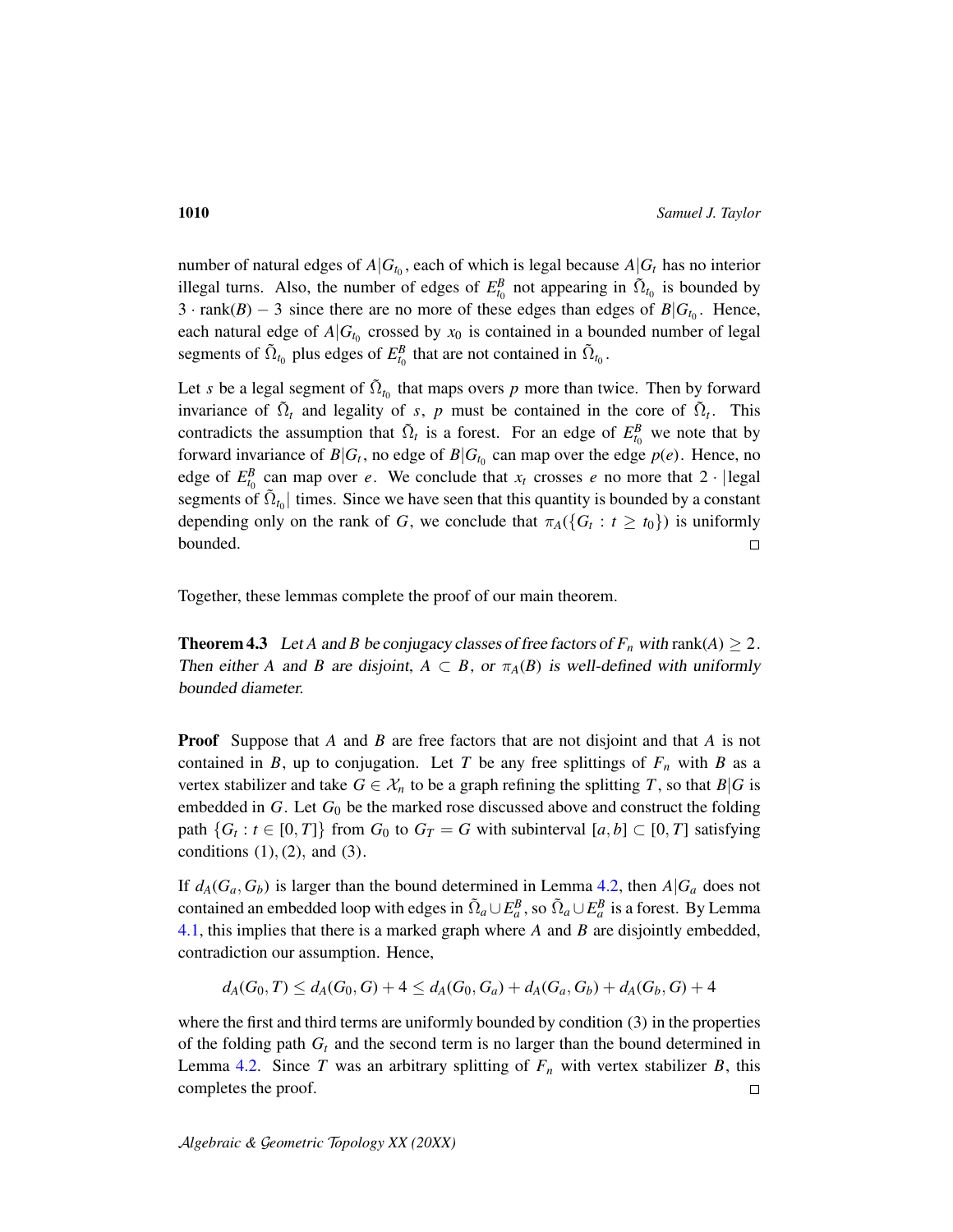Having shown that subfactor projections are well-defined, we collect some basic facts. First, for the free group  $F_n$ , let *D* denote the constant determined in Theorem [4.3](#page-9-0) so that if *B* meets *A* then diam( $\pi_A(B)$ )  $\leq D$ . For free factors *A*, *B* each of which meet the rank ≥ 2 free factor *C* set

$$
d_C(A, B) := d_C(\pi_C(A), \pi_C(B)) = \text{diam}(\pi_C(A) \cup \pi_C(B)),
$$

where  $d_C$  denotes distance in  $\mathcal{F}(C)$ . If, additionally, A and B are adjacent vertices of  $\mathcal{F}_n$  then (up to switching *A* and *B*)  $A \subset B$  and so  $d_C(A, B) \le 2D$ , since each projection contains the projection of a graph where both *A* and *B* are embedded. This shows that the projection to  $\mathcal{F}(C)$  is coarsely Lipschitz along paths in  $\mathcal{F}_n$  all of whose vertices meet *C*. We further remark that the projection  $\pi_C : \mathcal{X}_n \to \mathcal{F}(C)$  is coarsely Lipschitz; this follows from facts in  $[BF12]$  and is proven explicitly in the appendix of  $[Tay13]$ . Finally, the following naturality property is a direct consequence of the definitions: if  $f \in Out(F_n)$  and *A* and *B* are free factors that meet the rank  $\geq 2$  free factor *C* then

$$
d_{f(C)}(f(A), f(B)) = d_C(A, B),
$$

where we use the natural action of  $Out(F_n)$  on conjugacy classes of free factors.

### 5 Properties

The following properties of subfactor projection are obtained just as in [\[BF12\]](#page-16-0). The point here is that our conclusions hold for more general pairs of free factors, so long as we project into the free factor complex rather than free splitting complex of a free factor. Some proofs are provided for completeness and as a verification that they apply in our more general setting. We first have the following version of Lemma 4.12 of [\[BF12\]](#page-16-0).

<span id="page-10-0"></span>**Lemma 5.1** Suppose that *A* is nearly embedded in  $G \in \mathcal{X}_n$ . Then there is a  $G' \in \mathcal{X}_n$ where A is embedded and a path in  $\mathcal{X}_n$  from G to G' with the property that for any free factor *B* which *A* meets, the projection of this path to  $\mathcal{F}(B)$  has uniformly bounded diameter.

Proof We refer to the proof of Lemma [4.1.](#page-7-0) Since *A* is nearly embedded in *G*,  $\Omega \subset A | G$  is a forest. Let *T* be a maximal tree containing  $\Omega$  and set *E* to be the set of edge of  $A|G$  not contained in *T*. Recall that  $p : A|G \to G$  maps edges of *E* bijectively to edges of  $p(E)$ . If the image of  $B|G$  in  $G$  crosses no edge of  $p(E)$  then  $B$  is carried by the subgraph  $G \setminus p(E)$  of  $G' = A | G \vee_{x=p(x)} (G \setminus p(E))$ . This contradicts our assumption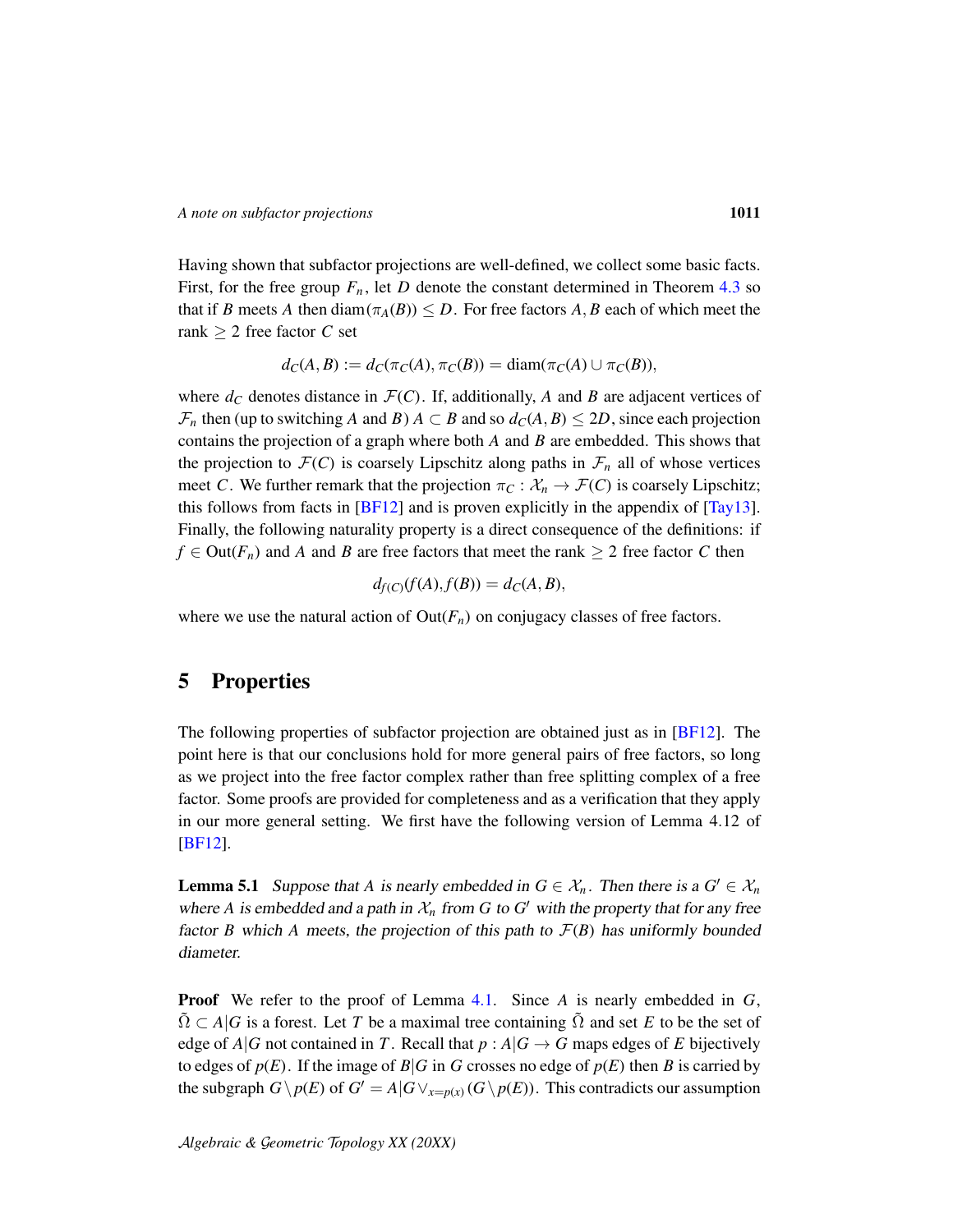that *A* meets *B*. Hence, the image of  $B|G$  crosses the image of some edge *e* of *E* in *A*|*G*. In the language of [*BF12*], *B* is *good* for *A*. The required path  $G_t$  from  $G'$  to *G* is then the path determined by folding the morphism  $G' \rightarrow G$  given in Lemma [4.1.](#page-7-0) This path makes only bounded progress in  $\mathcal{F}(B)$ , indeed in  $\mathcal{S}(B)$ , as shown in [\[BF12\]](#page-16-0). The point is that the splitting of *B* determined by the preimage of the midpoint of  $p(e)$ through the map  $B|G_t \to G_t$  is unaltered along the path.  $\Box$ 

**Theorem 5.2** Given  $F_n$ , there is an  $M \geq 0$  so that if A and B are overlapping free factors of rank  $\geq 2$  then for any splitting T that meets both factors

$$
\min\{d_A(B,T),d_B(A,T)\}\leq M.
$$

**Proof** We follow the proof of Proposition 4.14 of [\[BF12\]](#page-16-0) and use Lemma [5.1](#page-10-0) above. Assume that both  $d_A(B, T)$  and  $d_B(A, T)$  are very large (relative to *D*) and let  $G \in \mathcal{X}_n$ be a refinement of *T* (as a splitting of  $F_n$ ). Define a folding path  $G_t$ ,  $t \in [0, S]$  from *G*<sup>0</sup> to  $G_S = G$ , where  $G_0$  is any graph with *A* embedded. Since  $d_B(A, T)$  and, hence,  $d_B(G_0, G_S)$  is large, by Lemma [3.2](#page-6-1) there is a subinterval  $[t_1, t_2]$  where *B* is nearly embedded and where  $G_t$  makes large progress in  $\mathcal{F}(B)$ , i.e.  $d_B(G_{t_1}, G_{t_2})$  is large.

Since *B* is nearly embedded in  $G_{t_2}$  and  $d_A(B, G)$  is big by assumption, Lemma [5.1](#page-10-0) and Lemma [3.2](#page-6-1) imply that there is an subinterval  $[t_3, t_4] \subset [t_2, S]$ , where *A* is nearly embedded. Hence,  $G_{t_3}$  is a graph where  $A$  is nearly embedded and has very large distance in  $\mathcal{F}(B)$  from  $G_0$ , where A is embedded. This contradicts Lemma [5.1](#page-10-0) and the fact that diam $(\pi_B(A)) \leq D$ .

 $\Box$ 

Finally, we note the following version of the Bounded Geodesic Image Theorem. The proof in [\[BF12\]](#page-16-0) follows through without change after using the more general conditions for projection that are explained in this note.

**Theorem 5.3** (Bounded Geodesic Image Theorem) For  $n \ge 3$ , there is  $M \ge 0$  so that if *A* is a free factor of  $F_n$  of rank  $\geq 2$  and  $\gamma$  is a geodesic of  $\mathcal{F}_n$  with each vertex of  $\gamma$  meeting *A* (i.e having nontrivial projection to  $\mathcal{F}(A)$ ) then diam( $\pi_A(\gamma)$ )  $\leq M$ .

We conclude this section with a remark: Using Theorem [1.1](#page-1-0) one can give a coarse lower bound on distance in  $Out(F_n)$  or  $\mathcal{X}_n$  exactly as in [\[Tay13\]](#page-17-0). Since these lower bounds do not cover all distance in  $Out(F_n)$ , i.e. they do not give upper bounds, we do not provide the details here. However, we do note that similarly to [\[BF12\]](#page-16-0) one needs to bound the size of a collection of rank  $\geq 2$  free factors where pairwise projections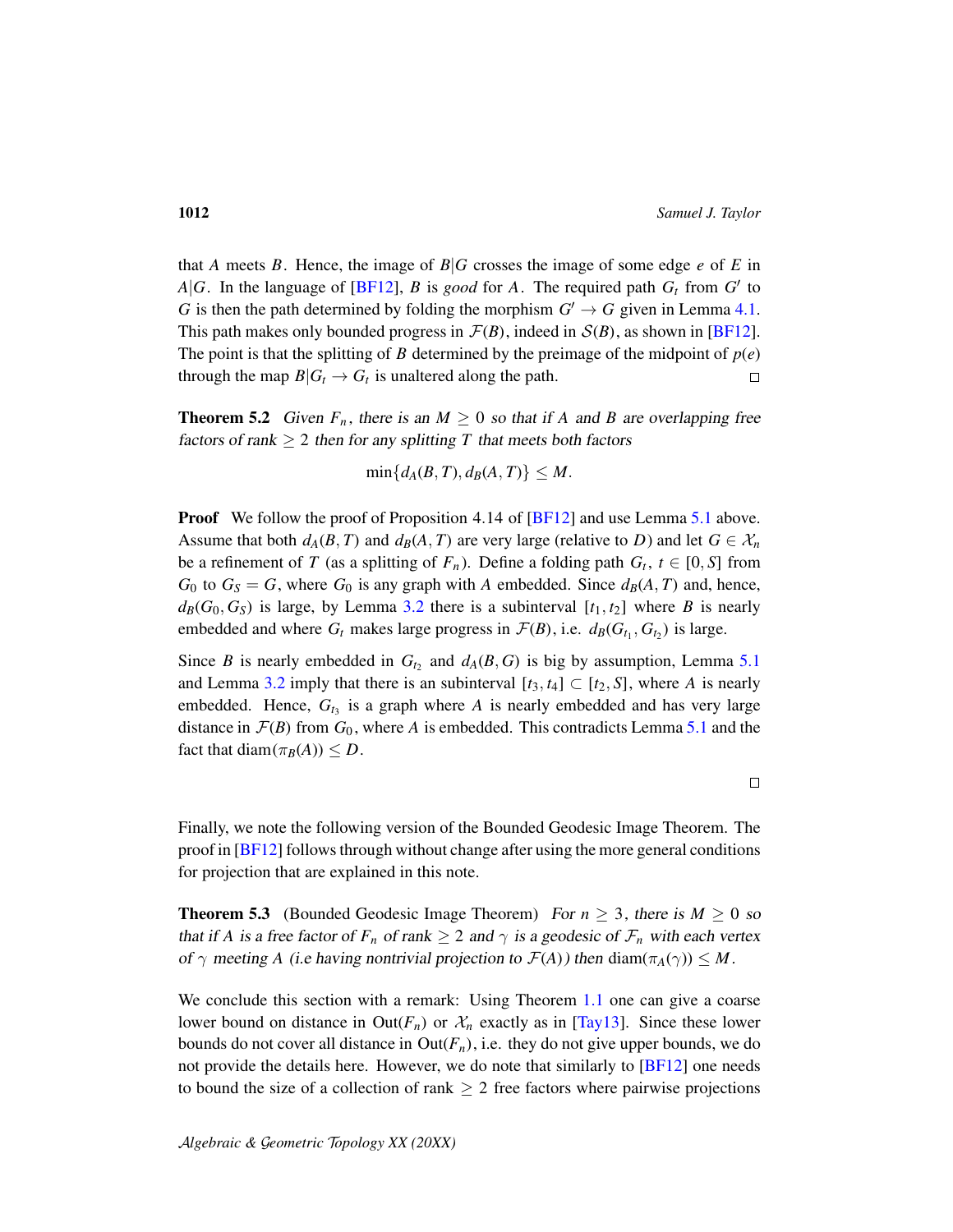are not defined. This is done in  $[BF12]$  by finding a finite coloring of the free factor complex so that between similarly colors factors one may project one of the factors to the *splitting complex* of the other. As is a theme of this paper, if we consider projections to factor complexes things become simpler. In particular, if factors *A* and *B* are represented by embedded subgraphs in a graph *G* and each factor represents the same subgroup of  $H_1(F_n; \mathbb{Z}/2)$ , then these subgraphs must be equal and so  $A = B$ . Hence, we can provide the following coloring of  $\mathcal{F}_n^0$ : define  $\mathcal H$  to be the set of proper subgroups of  $H_1(F_n; \mathbb{Z}/2)$  and let  $c: F_n^0 \to \mathcal{H}$  be defined by

$$
c(A) = H_1(A; \mathbb{Z}/2) \leq H_1(F_n; \mathbb{Z}/2).
$$

Then, as explained above, if *A* and *B* are distinct free factors with rank  $\geq 2$  and  $c(A) = c(B)$ , then *A* and *B* overlap.

## <span id="page-12-0"></span>6 Constructing Fully Irreducible Automorphisms

We consider the following modification of the free factor complex. Let  $C_n$  for  $n \geq 2$ be the graph defined as follows: the vertices of  $C_n$  are conjugacy classes of rank 1 free factors of  $F_n$  and two vertices  $v, w \in C_n^0$  are joined by an edge if they can be represented by elements *x* and *y* in  $F_n$ , respectively, such that  $\langle x, y \rangle$  is a rank 2 free factor of  $F_n$ ; that is edges are determined by disjointness of vertices. This graph is obviously quasi-isometric to the free factor complex of  $F_n$ . For a free factor  $A < F_n$ , let  $X_A$  denote the set of vertices of  $C_n$  that fail to project to  $\mathcal{F}(A)$ , i.e. that are disjoint from *A*. The complex  $C_n$  has the following advantage over  $\mathcal{F}_n$ : for any free factor *A* the diameter of  $X_A$  in  $C_n$  is  $\leq 2$ . In fact,  $X_A$  is contained in a 1-neighborhood of any rank 1 free factor of *A*. We remark that for  $\gamma_1, \gamma_2$  adjacent vertices of  $\mathcal{C}_n$  that are not contained in  $X_A$ ,  $d_A(\gamma_1, \gamma_2) \leq 2D$ . We also have the corresponding version of the Bounded Geodesic Image Theorem for  $C_n$ . We state it here for later reference.

<span id="page-12-1"></span>**Proposition 6.1** For  $n \geq 3$ , there is an  $M \geq 0$  so that if A is a free factor of  $F_n$  of rank  $\geq 2$  and  $\gamma$  is a geodesic in  $\mathcal{C}_n$  with each vertex of  $\gamma$  meeting A, i.e.  $\gamma$  is disjoint from  $X_A$ , then diam $(\pi_A(\gamma)) \leq M$ .

To make effective use of the graph  $C_n$ , we need the following lemma.

<span id="page-12-2"></span>**Lemma 6.2** Let *A* and *B* be free factors of  $F_n$  with rank(*A*)  $\geq 2$  and  $\pi_A(B) \neq \emptyset$ . Then there is a cyclic (i.e. rank 1) factor  $\gamma \subset B$  with  $\pi_A(\gamma) \neq \emptyset$ .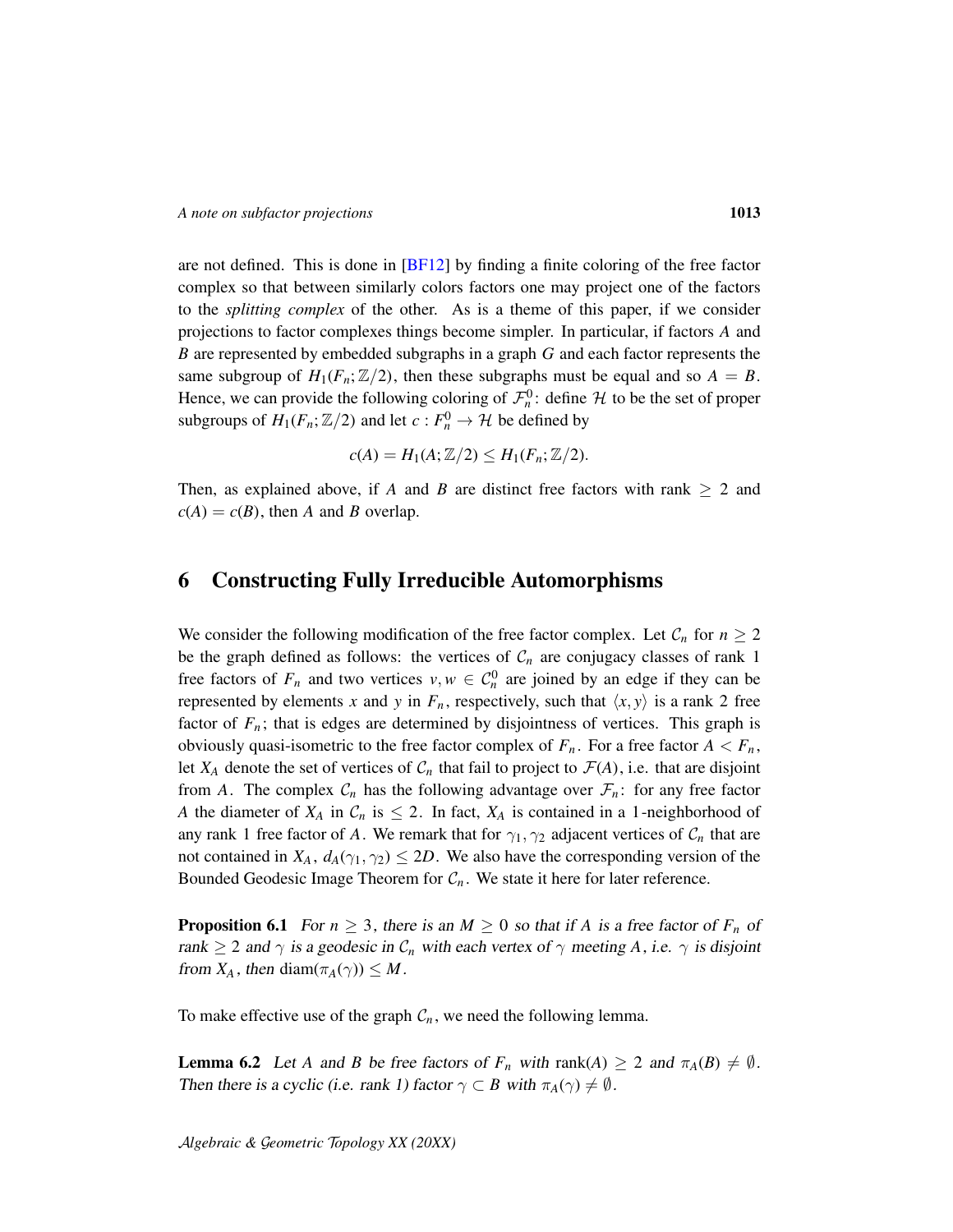$\Box$ 

**Proof** If *B* is rank 1 there is nothing to show, and if  $B \subset A$  then any rank 1 subfactor will do. Hence, we may assume that rank(*B*)  $\geq$  2 and that  $\pi_B(A) \neq \emptyset$ . Choose a cyclic factor  $\gamma$  of *B* that is at distance  $> D+4$  from  $\pi_B(A)$  in  $\mathcal{F}(B)$ . If  $\pi_A(\gamma) = \emptyset$  then there is a marked graph *G* containing subgraphs representing *A* and  $\gamma$ , respectively. Then by definition

$$
\pi_B(G) \subset \pi_B(A)
$$
 and  $\pi_B(G) \subset \pi_B(\gamma)$ ,

implying that  $d_B(A, \gamma) \leq \text{diam}(\pi_B(A)) + \text{diam}(\pi_B(\gamma)) \leq D + 4$ , a contradition.

The following proposition shows how subfactor projections can be used to build up distance in the graph  $C_n$ . In the mapping class group situation, this is proven for the curve complex in [\[Man13\]](#page-17-2). The idea originates in [\[KL08\]](#page-16-11).

<span id="page-13-0"></span>**Proposition 6.3** Let  $\{A_i\}$  be a collection of free factors and let  $X_i$  be the set of vertices of  $C_n$  that do not project to  $A_i$ , i.e.  $X_i = X_{A_i}$ . Let M be the constant determined in Proposition [6.1.](#page-12-1) Assume that

- (1)  $X_i$  and  $X_{i+1}$  are disjoint in  $C_n$  and
- (2)  $d_{A_i}(x_{i-1}, x_{i+1}) > 2M$  for any  $x_{i-1} \in X_{i-1}$  and  $x_{i+1} \in X_{i+1}$ .

Then the  $X_i$  are pairwise disjoint and for any  $x_j \in X_j$  and  $x_{j+k} \in X_{j+k}$ , any geodesic  $[x_j, x_{j+k}]$  contains a vertex from  $X_i$  for  $j \le i \le j+k$ .

**Proof** The proof is adapted from [\[Man13\]](#page-17-2). There are two reasons for providing the details here. First, the argument is an illustration of how the general subfactor projections discussed in this note and the complex  $C_n$  are many ways analogous to subsurface projections and the curve complex. Second, there are several subtleties that make subfactor projections different; for example, there is no canonical "boundary curve" of *A* contained in *X<sup>A</sup>* .

The proposition is proven by induction on  $k$ ; for  $k = 1$  there is nothing to prove. Let  $x_j \in X_j$  and  $x_{j+k} \in X_{j+k}$  be given and consider a geodesic  $[x_j, x_{j+k}]$ . Select any  $x_{j+k-2} \in X_{j+k-2}$ . We first show that there exists a geodesic [ $x_j, x_{j+k-2}$ ] that avoids vertices of  $X_{j+k-1}$ . To see this, start with a geodesic  $[x_j, x_{j+k-2}]$  that contains a vertex  $x_{i+k-1}$  of  $X_{i+k-1}$  and decompose it as

$$
[x_j, x_{j+k-2}] = [x_j, x_{j+k-1}] \cup [x_{j+k-1}, x_{j+k-2}].
$$

Suppose that we have chosen  $x_{i+k-1}$  to be the first vertex of  $X_{i+k-1}$  that appears along  $[x_j, x_{j+k-2}]$  so that  $[x_j, x_{j+k-1}]$  is disjoint from  $X_{j+k-1}$  except at its last vertex. The

A*lgebraic &* G*eometric* T*opology XX (20XX)*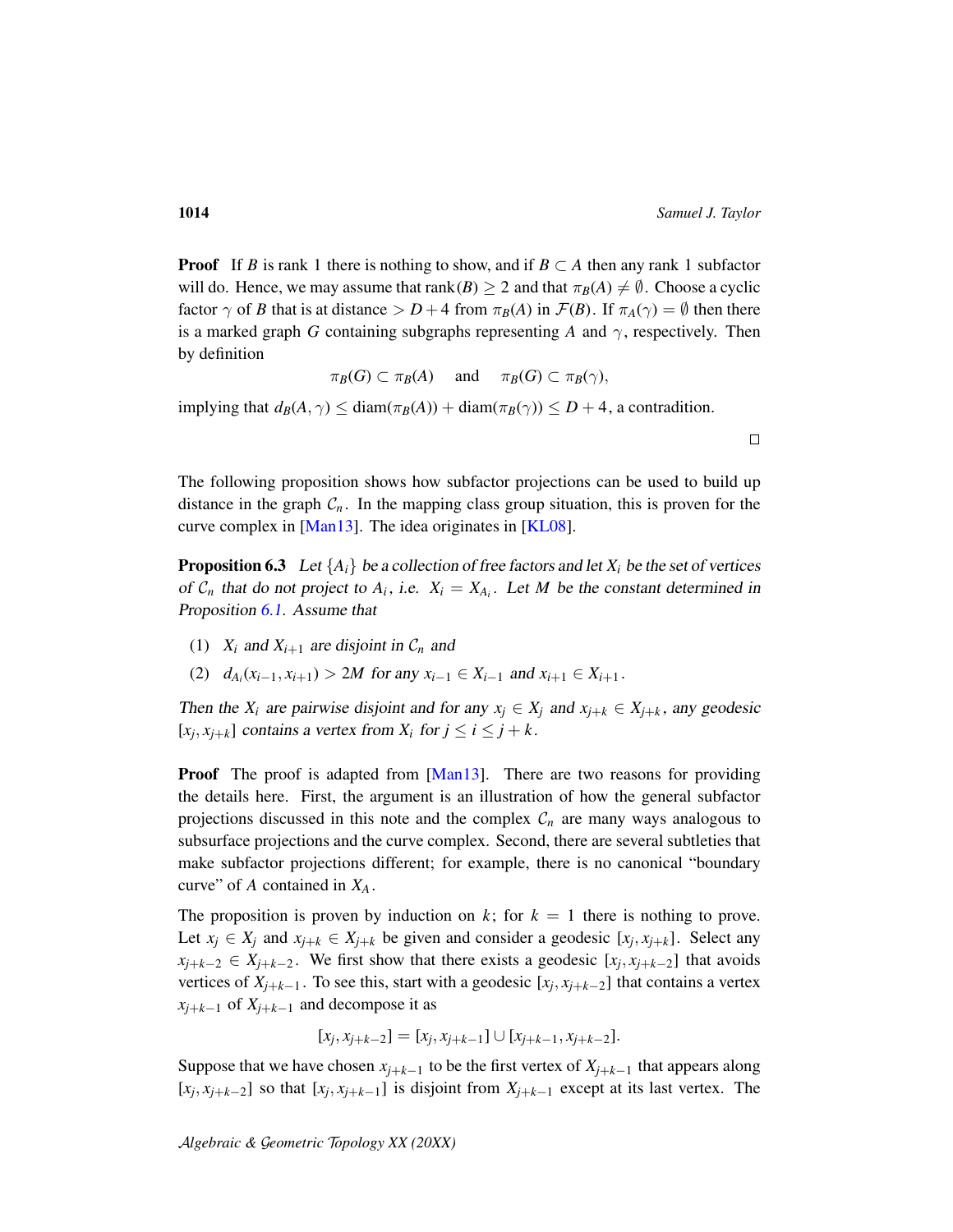induction hypotheses now implies that  $[x_j, x_{j+k-1}]$  meets  $X_{k+j-2}$  at a vertex  $x'_{k+j-2}$ and we can write

$$
[x_j, x_{j+k-2}] = [x_j, x'_{j+k-2}] \cup [x'_{j+k-2}, x_{j+k-1}] \cup [x_{j+k-1}, x_{j+k-2}].
$$

By assumption, these last two geodesics have length at least 1 and since the diameter of each  $X_i$  is less than or equal to 2 we may replace the union of the last two geodesics with a geodesic  $\{x'_{j+k-2}, a_{j+k-2}, x_{j+k-2}\}$ , where  $a_{j+k-2}$  is a cyclic factor of  $A_{j+k-2}$ whose projection to  $A_{j+k-1}$  is nonempty. This is possible by Lemma [6.2.](#page-12-2) Hence, we have produced a geodesic from  $x_j$  to  $x_{j+k-2}$  that avoids  $X_{j+k-1}$ .

Since  $[x_j, x_{j+k-2}]$  avoids  $X_{j+k-1}$ , Proposition [6.1](#page-12-1) implies that  $d_{A_{j+k-1}}(x_j, x_{j+k-2}) \leq M$ . Hence,

$$
d_{A_{j+k-1}}(x_j, x_{j+k}) \geq d_{A_{j+k-1}}(x_{j+k-2}, x_{j+k}) - d_{A_{j+k-1}}(x_j, x_{j+k-2})
$$
  
> 2M - M \geq M.

Another application of Proposition [6.1](#page-12-1) gives that any geodesic  $[x_j, x_{j+k}]$  must contain a vertex that misses  $A_{j+k-1}$ , hence there is a vertex  $x_{j+k-1} \in X_{j+k-1}$  with  $x_{j+k-1} \in$  $[x_j, x_{j+k}]$ . This implies that we may write  $[x_j, x_{j+k}] = [x_j, x_{j+k-1}] \cup [x_{j+k-1}, x_{j+k}]$ and applying the induction hypothesis to  $[x_j, x_{j+k-1}]$  we conclude that the geodesic  $[x_j, x_{j+k}]$  contains a vertex from each  $X_i$  for  $j \le i \le j+k$ . Also, if  $X_j \cap X_{j+k}$  contained a vertex *x* then the geodesic  $[x, x]$  would have to intersect  $X_{j+1}$ , contradicting our hypothesis. This concludes the proof.  $\Box$ 

The next theorem is similar to Proposition 3.3 in [\[Man13\]](#page-17-2), where pseudo-Anosov mapping classes are constructed using the curve complex. Say that a collection of free factors  $\{A_1, \ldots, A_n\}$  of  $F_n$  *fill* if for any free factor  $C < F_n$ ,  $\pi_{A_i}(C) \neq \emptyset$  for some *i*. In other words, every free factor meets some factor in the collection.

<span id="page-14-0"></span>**Theorem 6.4** Let *A* and *B* be rank  $\geq 2$  free factors of  $F_n$  that fill and let  $f, g \in Out(F_n)$ satisfy the following:

- (1)  $f(A) = A$  and  $f|_A \in Out(A)$  has translation length  $> 2M + 4D$ , and
- (2)  $g(B) = B$  and  $g|_B \in Out(B)$  has translation length  $> 2M + 4D$ .

Then the subgroup  $\langle f, g \rangle \leq Out(F_n)$  is free of rank 2 and any nontrivial automorphism in  $\langle f, g \rangle$  that is not conjugate to a power of *f* or *g* is fully irreducible. Moreover, any finitely generated subgroup of  $\langle f, g \rangle$  consisting entirely of such automorphisms has the property that any orbit map into  $\mathcal{F}_n$  is a quasi-isometric embedding.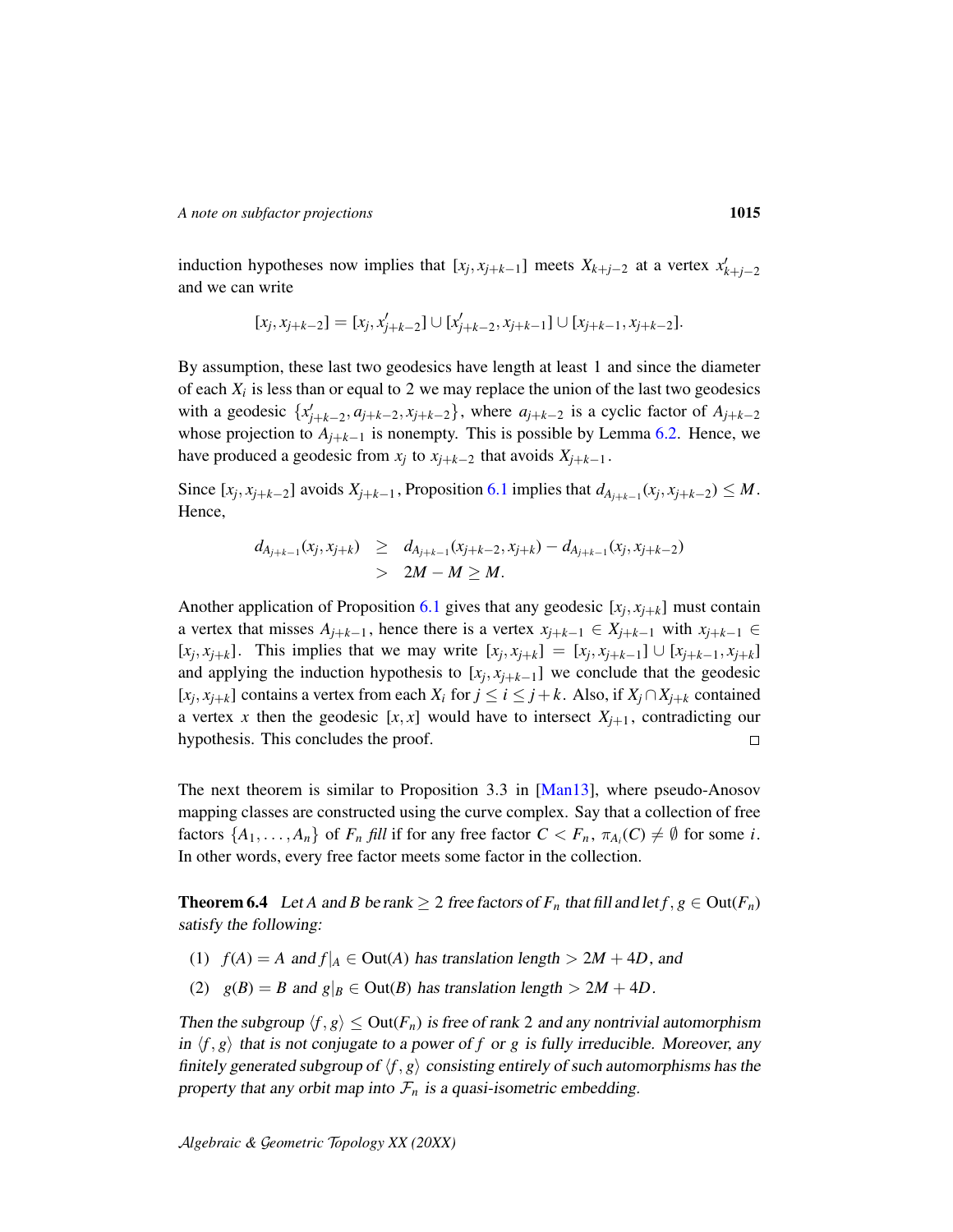Before beginning the proof we make the following remark: By [\[BF11\]](#page-16-6), an outer automorphism has positive translation length in  $\mathcal{F}_n$  (or  $\mathcal{C}_n$ ) if and only if it is fully irreducible. Hence, if *f* and *g* fix the free factors *A* and *B*, respectively, and their restrictions are fully irreducible, then conditions (1) and (2) are satisfied after passing to a sufficiently high power. If there were to exists a uniform lower bound on the translation length of a fully irreducible automorphism in  $\mathcal{F}_n$ , depending only on *n*, then such a power would be independent of *f* and *g*.

**Proof** We sketch the proof as the details are similar to [\[Man13\]](#page-17-2). First, note that we have chosen translation lengths sufficiently large so that any geodesic of  $C_n$  joining vertices of  $X_B$  and  $f(X_B)$  must contain a vertex of  $X_A$ , and similarly any geodesic joining vertices of  $X_A$  and  $g(X_A)$  must contain a vertex of  $X_B$ . To see this, note that since *A* and *B* fill,  $X_A \cap X_B = \emptyset$ . Also, if *b* is a rank 1 free factors of *B* that meets *A*, which exists by Lemma [6.2,](#page-12-2)

$$
\text{diam}(\pi_A(X_B)) \leq 2 \cdot \max\{d_A(b,\beta) : \beta \in X_B\} \leq 2D.
$$

Hence, for any  $\beta \in X_B$  and  $\beta' \in f(X_B)$ , let  $a_{\beta} \in \pi_A(\beta)$  so that

$$
d_A(\beta, \beta') \geq d_A(\beta, f(\beta)) - d_A(f(\beta), \beta')
$$
  
\n
$$
\geq d_A(a_{\beta}, f(a_{\beta})) - 2 \cdot \text{diam}(\pi_A(\beta)) - d_A(f(\beta), \beta')
$$
  
\n
$$
> (2M + 4D) - 2D - 2D \geq 2M > M.
$$

Then by the Proposition [6.1,](#page-12-1) any geodesic from  $\beta$  to  $\beta'$  must contain a vertex that misses  $A$ , i.e. that is contained in  $X_A$ . The proof now proceeds by using Theorem  $6.3$ to show that elements not conjugate to powers of *f* or *g* act with positive translation length on  $C_n$  and are therefore fully irreducible.

For any  $w \in \langle f, g \rangle$  in reduced form, write  $w = s_1 \dots s_n$  where each  $s_i$  is a *syllable* of *w*, i.e. a maximal power of either *f* or *g*. Suppose for simplicity that  $s_1$  is a power of *f* and  $s_n$  is a power of *g* (so in particular *n* is even) and set  $X_i = s_1 \dots s_{i-1} X_A$  for *i* odd and  $X_i = s_1 \dots s_{i-1} X_B$  for *i* even. By naturally of the Out( $F_n$ )-action, these are precisely the sets of vertices of  $C_n$  that fail to project to the free factors  $A_i = s_1 \dots s_{i-1}A$ and  $B_i = s_1 \dots s_{i-1}B$ , respectively. Using that fact that  $X_A$  is fixed by  $f$  and  $X_B$  is fixed by  $g$ , it is quickly verified that the sets  $X_i$  satisfy the conditions of Theorem  $6.3$ for  $1 \le i \le n+1$ . We conclude that for  $\alpha \in X_A$  and  $w\alpha \in wX_A = X_{n+1}$ , the geodesic  $[\alpha, w\alpha]$  contains at least  $n+1$  vertices and so

$$
d_{\mathcal{C}}(\alpha, w\alpha) \geq n = |w|_s,
$$

where  $|\cdot|_s$  denotes the number of syllables. In general, one shows that either  $d_C(\alpha, w\alpha) \ge |w|_s$  or  $d_C(\beta, w\beta) \ge |w|_s$ , where  $\beta \in X_B$ , depending on the first and last syllable of *w*.

A*lgebraic &* G*eometric* T*opology XX (20XX)*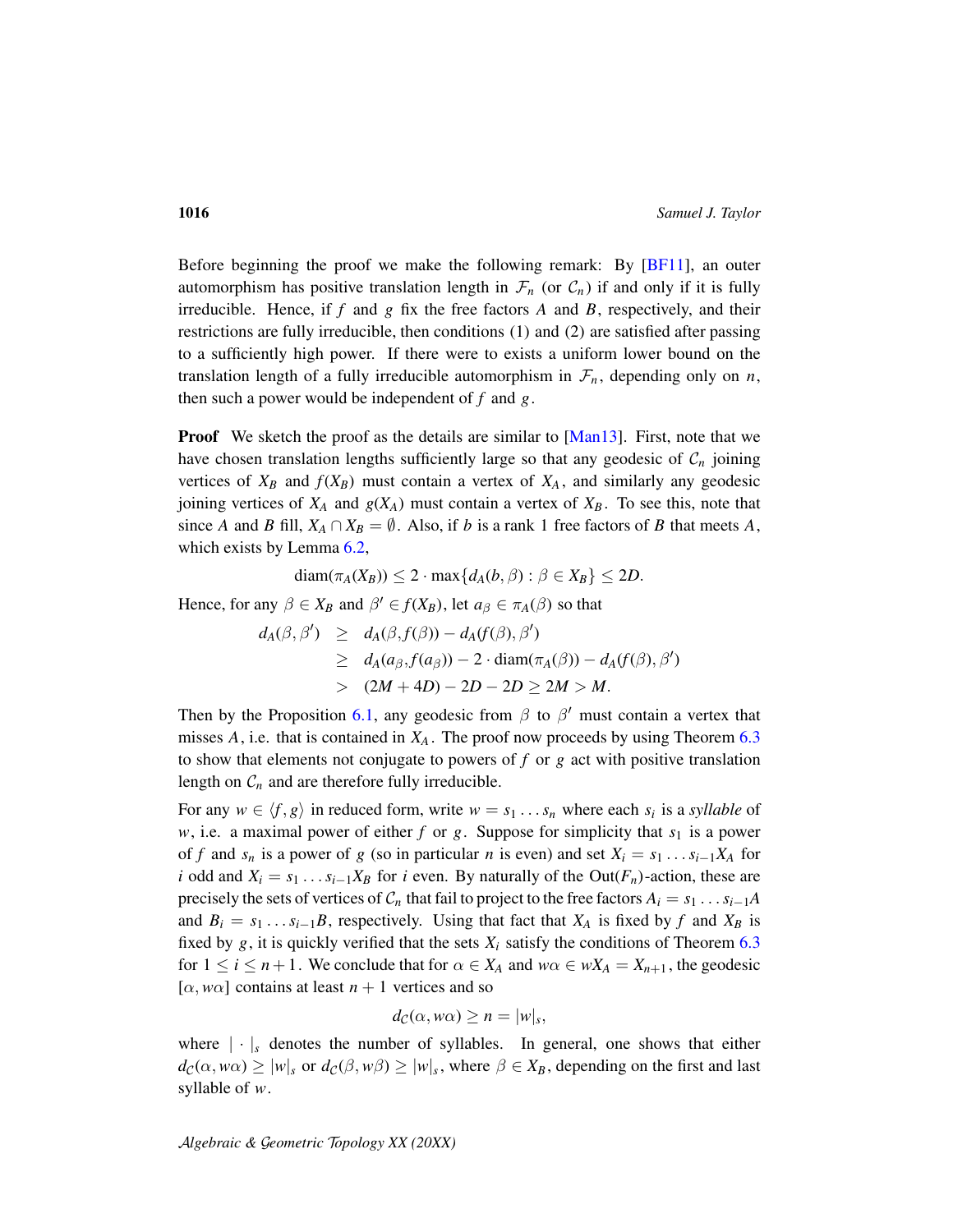To finish the proof, observe that any  $w \in \langle f, g \rangle$  that is not a conjugate to a power of *f* or  $g$  has a conjugate  $w'$  with an even number of syllables and  $w'$  has the property that  $|w^n|_s = n|w'|_s$ . Hence, w' has positive translation length in  $\mathcal{C}_n$ , as does its conjugate *w*. This shows that *w* is fully irreducible.

The statement about quasi-isometric orbit maps follows as in [\[Man13\]](#page-17-2).  $\Box$ 

We conclude with the remark that Theorem [6.4](#page-14-0) can be generalized to free groups of higher rank as well as the right-angled Artin subgroups of  $Out(F_n)$  constructed in [\[Tay13\]](#page-17-0). This will be the subject of future work.

# **References**

- <span id="page-16-1"></span>[Beh06] Jason Behrstock, *Asymptotic geometry of the mapping class group and Teichmüller space*, Geom. Topol. 10 (2006), 1523–1578.
- <span id="page-16-10"></span>[Bes10] Mladen Bestvina, *A Bers-like proof of the existence of train tracks for free group automorphisms*, arXiv preprint arXiv:1001.0325 (2010).
- <span id="page-16-6"></span>[BF11] Mladen Bestvina and Mark Feighn, *Hyperbolicity of the complex of free factors*, arXiv preprint arXiv:1107.3308 (2011).
- <span id="page-16-0"></span>[BF12] , *Subfactor projections*, arXiv preprint arXiv:1211.1730 (2012).
- <span id="page-16-2"></span>[CP10] Matt Clay and Alexandra Pettet, *Twisting out fully irreducible automorphisms*, Geometric and Functional Analysis 20 (2010), no. 3, 657–689.
- <span id="page-16-8"></span>[CV86] Marc Culler and Karen Vogtmann, *Moduli of graphs and automorphisms of free groups*, Inventiones mathematicae 84 (1986), no. 1, 91–119.
- <span id="page-16-9"></span>[FM11] Stefano Francaviglia and Armando Martino, *Metric properties of outer space*, Publicacions Matemàtiques  $55$  (2011), no. 2, 433–473.
- <span id="page-16-7"></span>[HH12] Arnaud Hilion and Camille Horbez, *The hyperbolicity of the sphere complex via surgery paths*, arXiv preprint arXiv:1210.6183 (2012).
- <span id="page-16-4"></span>[HM11] Michael Handel and Lee Mosher, *The free splitting complex of a free group I: Hyperbolicity*, arXiv preprint arXiv:1111.1994 (2011).
- <span id="page-16-5"></span>[HV98] Allen Hatcher and Karen Vogtmann, *The complex of free factors of a free group*, Quarterly Journal of Mathematics 49 (1998), no. 196, 459–468.
- <span id="page-16-11"></span>[KL08] Richard P. Kent, IV and Christopher J. Leininger, *Uniform convergence in the mapping class group*, Ergodic Theory and Dynamical Systems 28 (2008), no. 4, 1177–1196.
- <span id="page-16-3"></span>[KL10] Ilya Kapovich and Martin Lustig, *Ping-pong and Outer space*, Journal of Topology and Analysis 2 (2010), no. 02, 173–201.